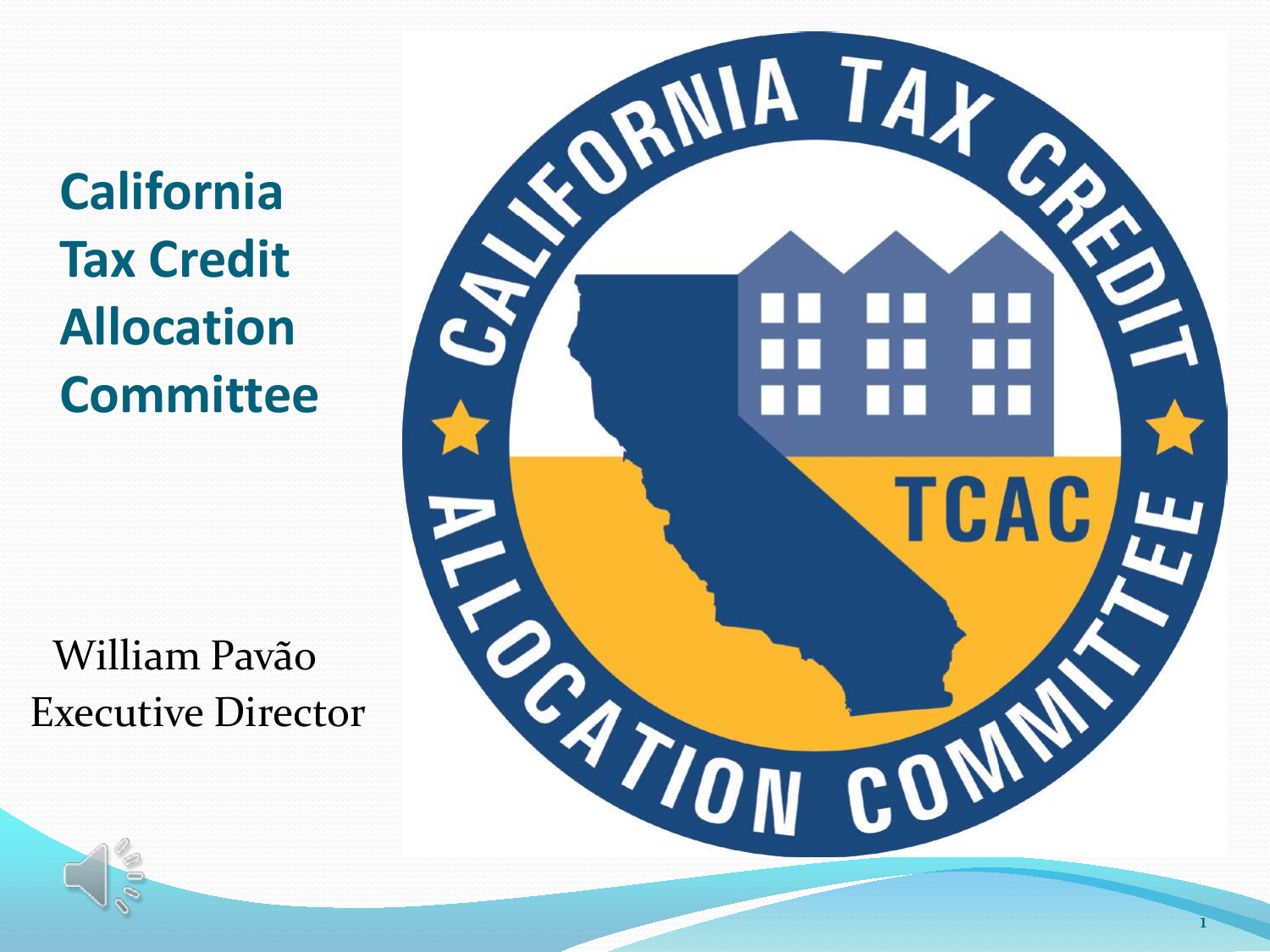#### Topics

• Recap 2012 of 9% competition

• Regulation Changes for 2013

 The federal and State credit set-asides and apportionments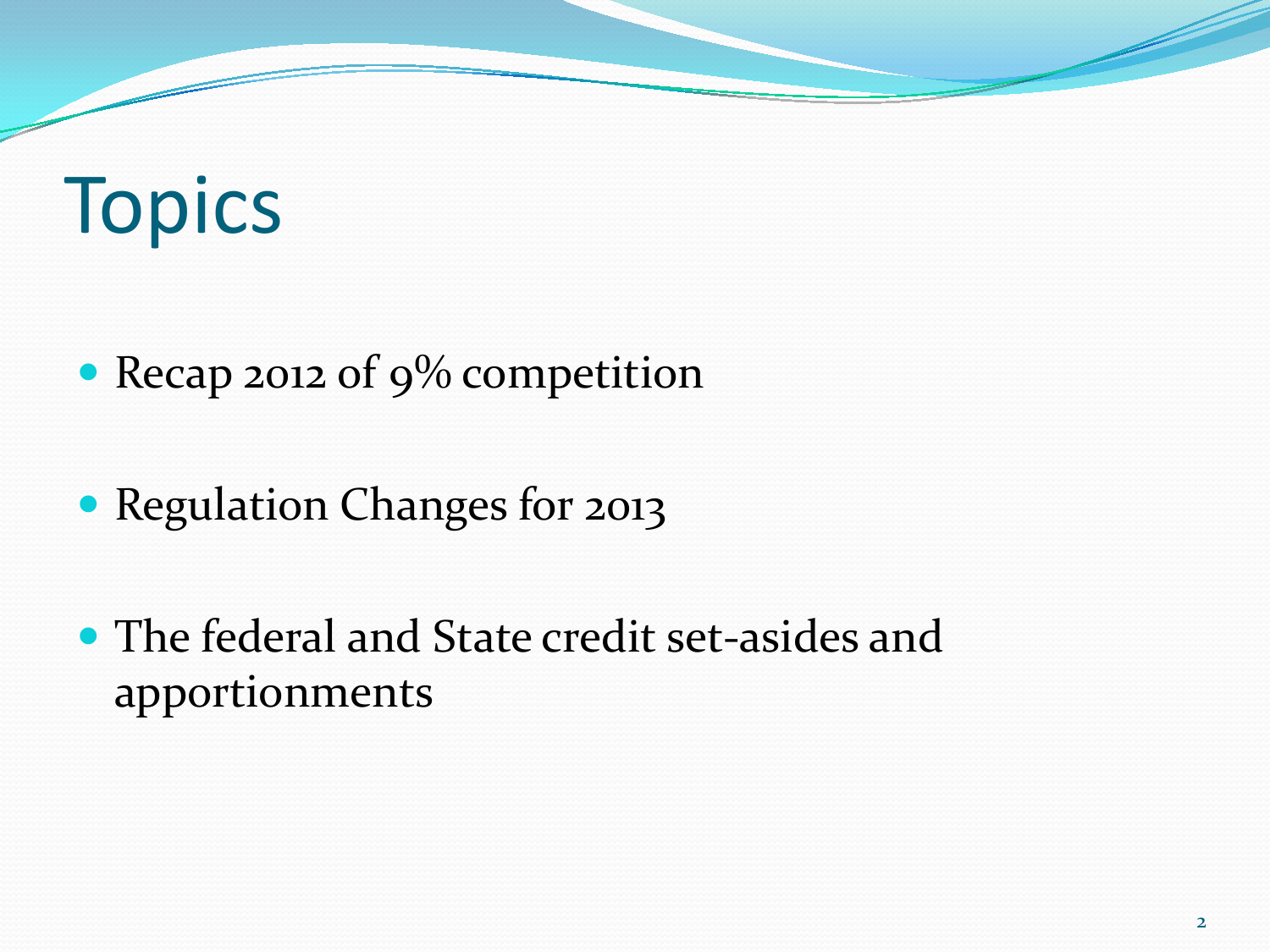#### Recap of 2012 9% Competition

- Approximately \$88.6 million in annual federal credit awarded in 2012
	- Plus \$63.8 million in State credits (up from \$22.7)
- 235 applications received during two rounds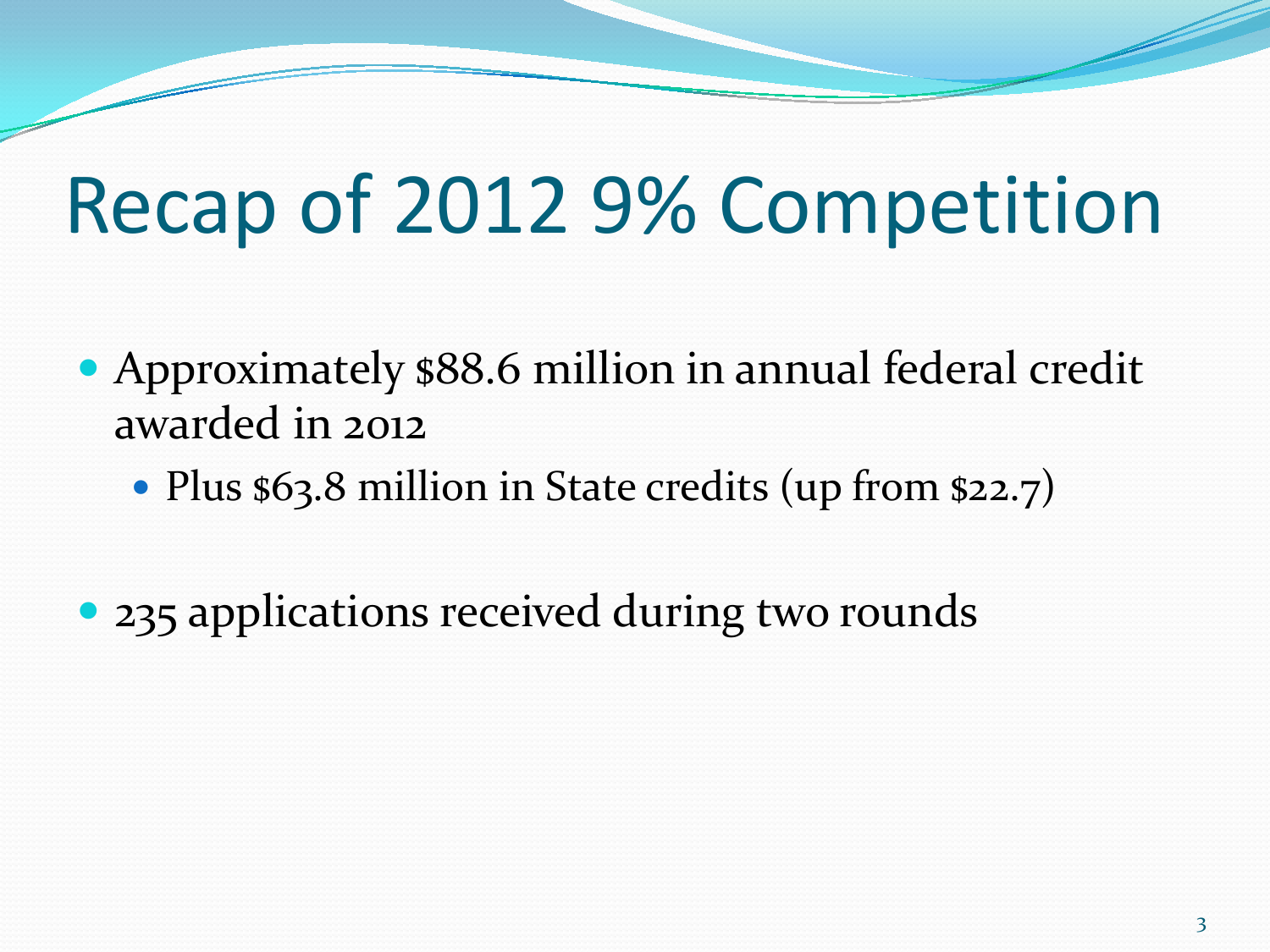#### Applications Over Time

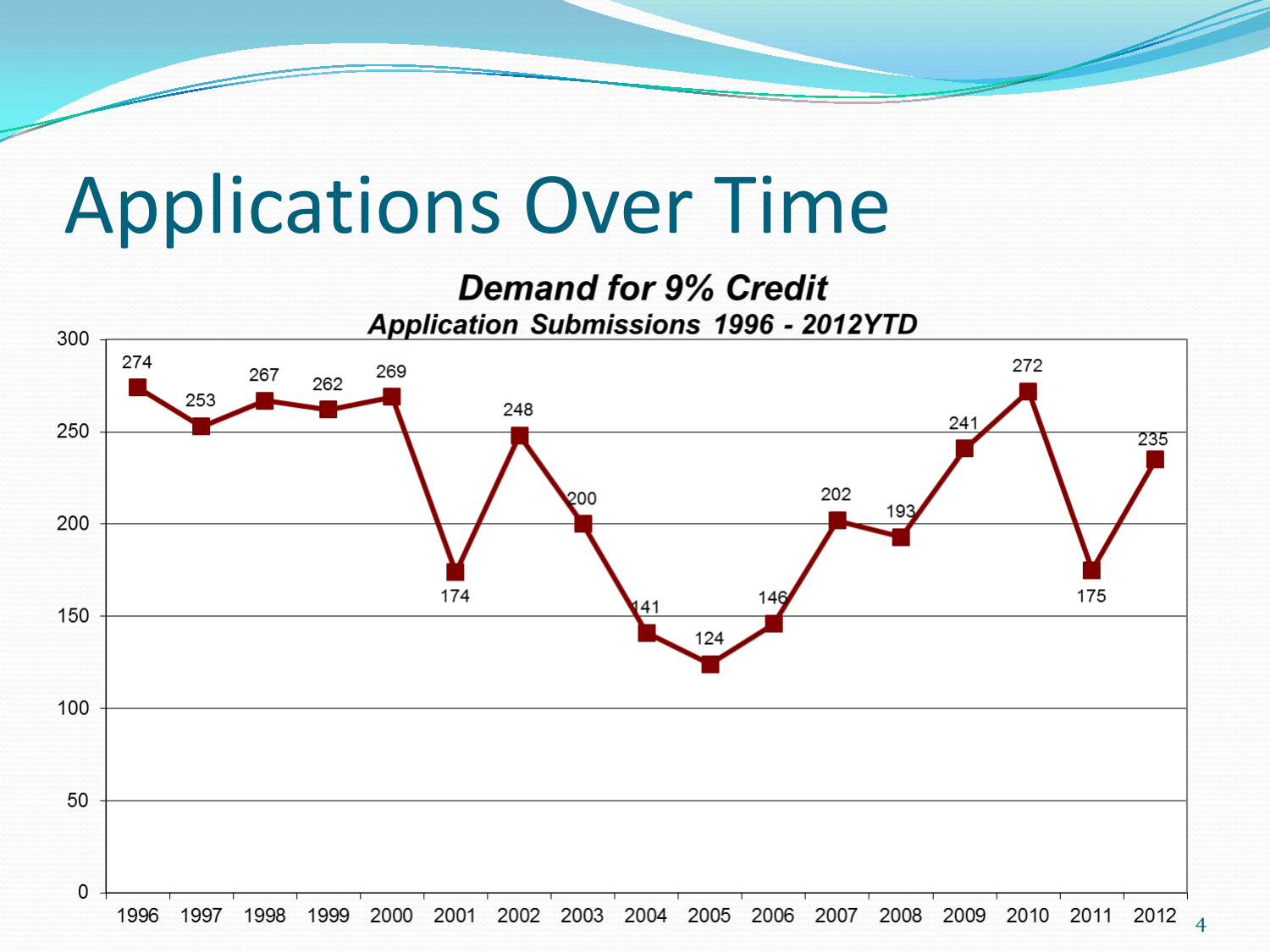#### 2012 9% Competition Results

- 102 projects awarded credits (105 in 2011)
- Success rate of applicants: 43% (down from 60% in 2011)
- Will produce 6,393 units (up from 6,150 in 2011)
- Average project size: 63 units (59 in 2011)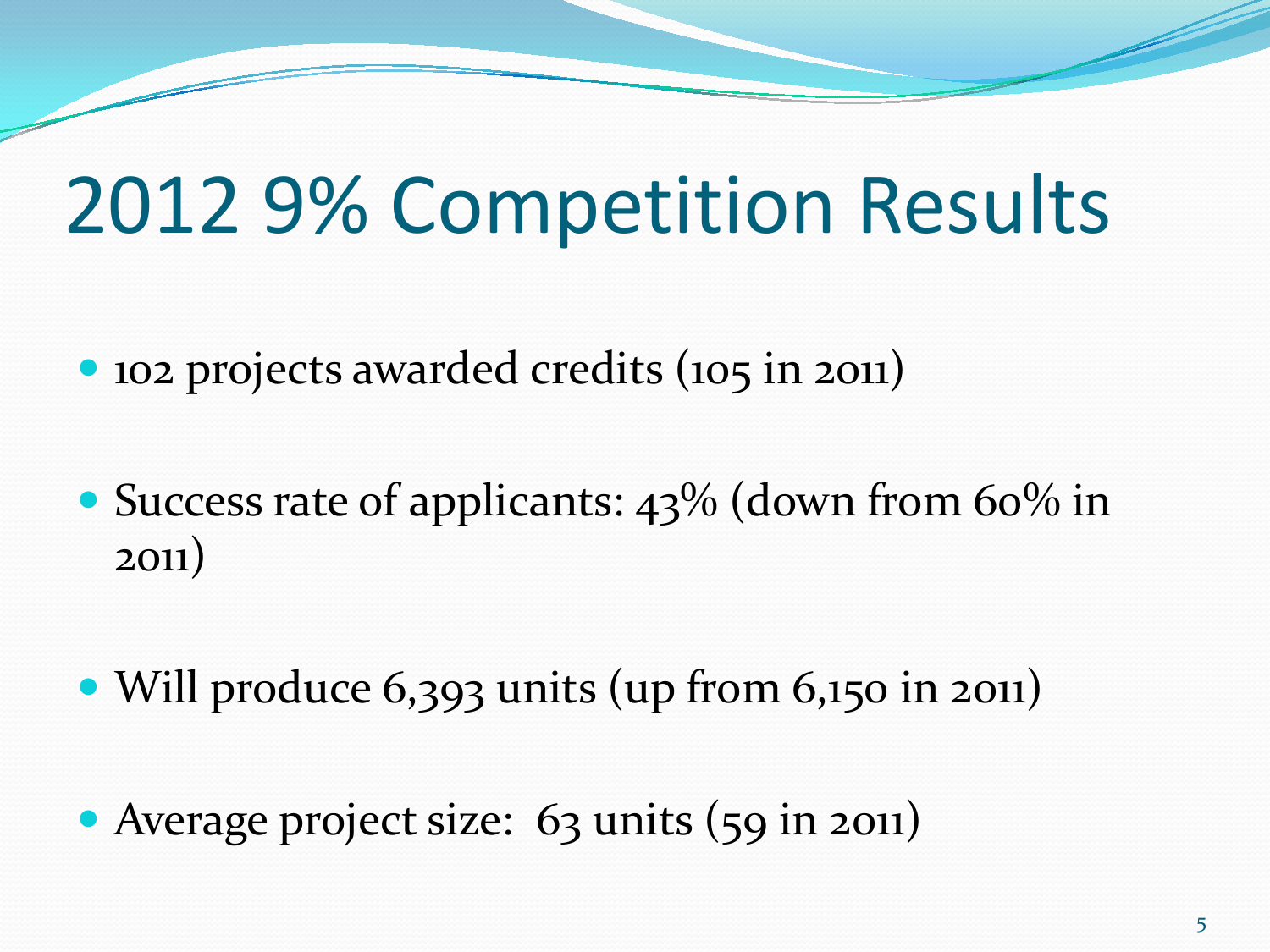# **Regulation Changes for** 2013

Adopted by Committee on January 23 2013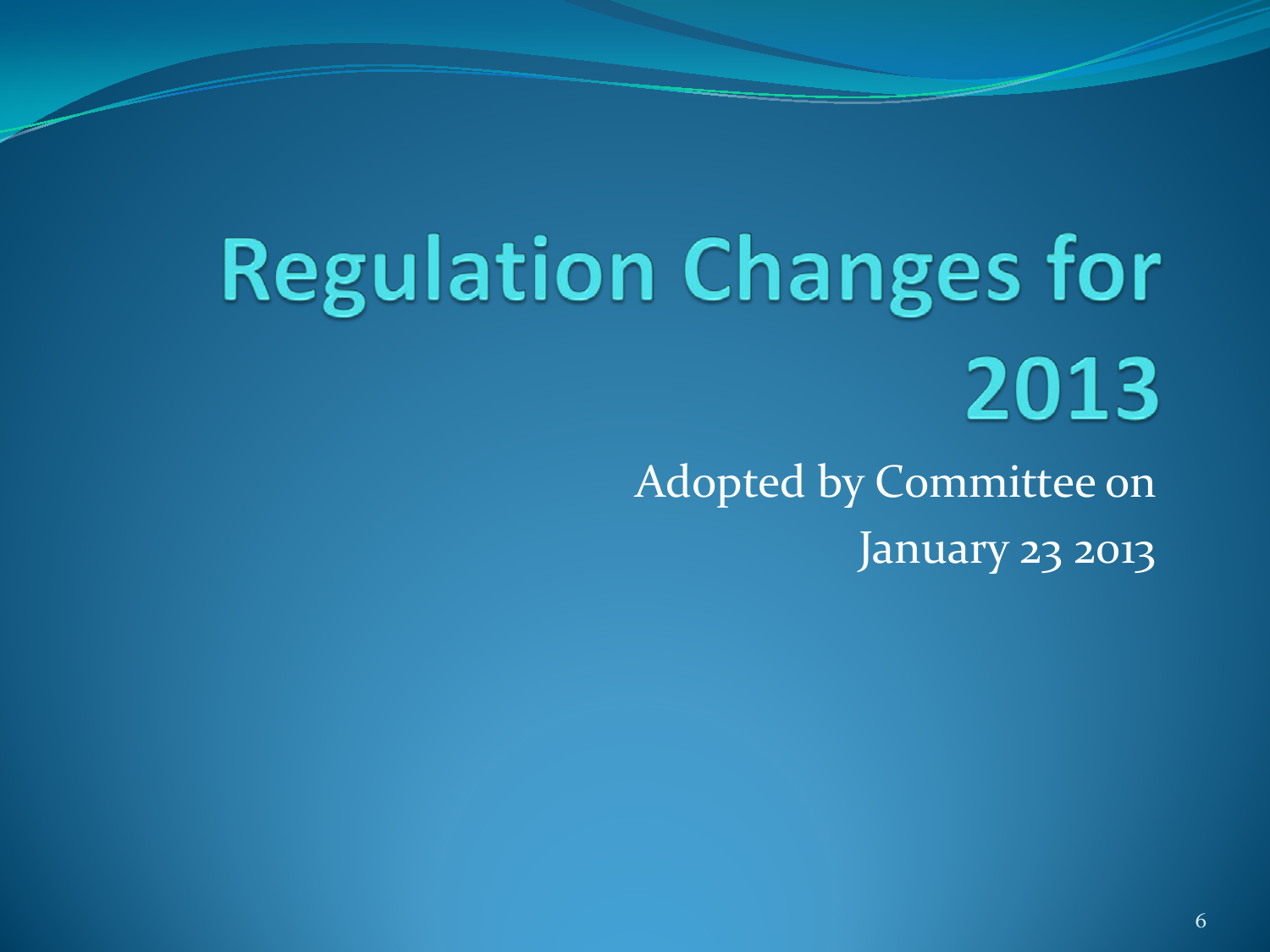- Section 515 rural eligibility evidenced by either:
	- Community on USDA 515 Designated Places list, or
	- Letter from USDA California Multifamily Director
- Citation: Regulation Section 10315(c)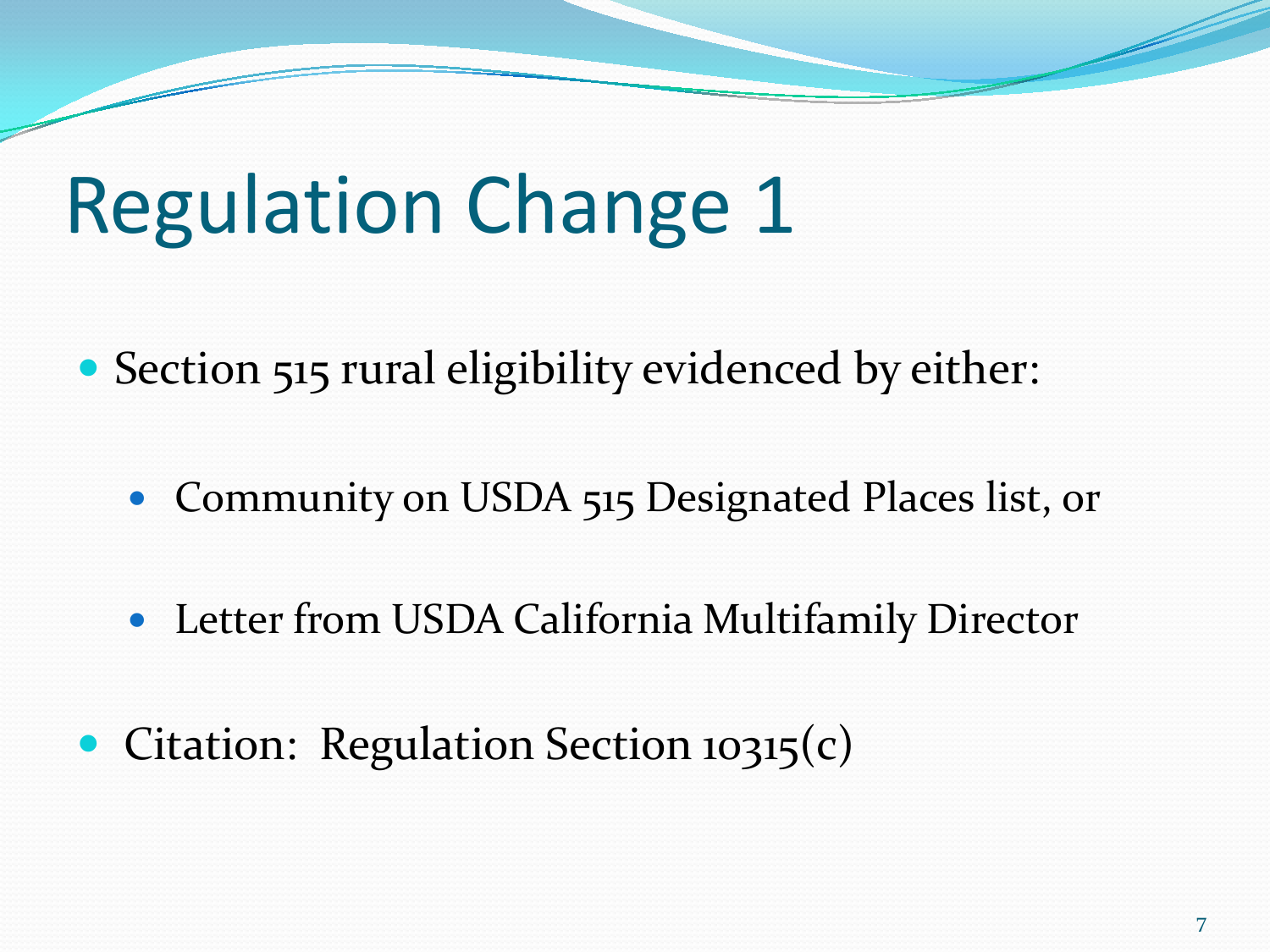- RHS 514 and 515 new construction projects must compete in RHS apportionment
	- If unsuccessful, application cascades into rural set-aside competition
- Citation: Section 10315(d)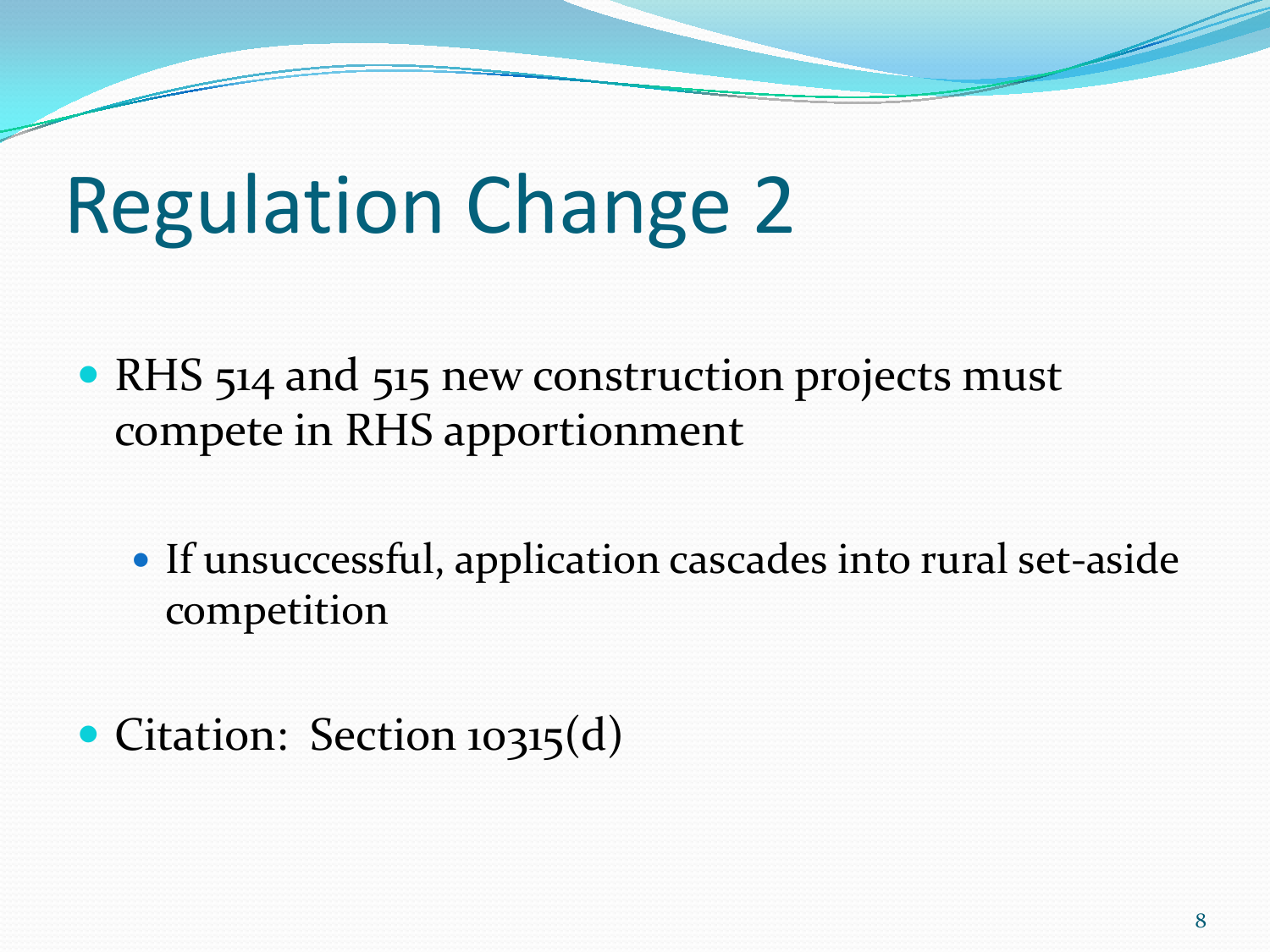- At-risk housing type goal increased from 5% to 15%
	- At-risk projects will not be at a competitive disadvantage under the first tiebreaker so early in the process
	- Does not affect at-risk set-aside: Still 5% of federal credits
- Citation: Section 10315(h)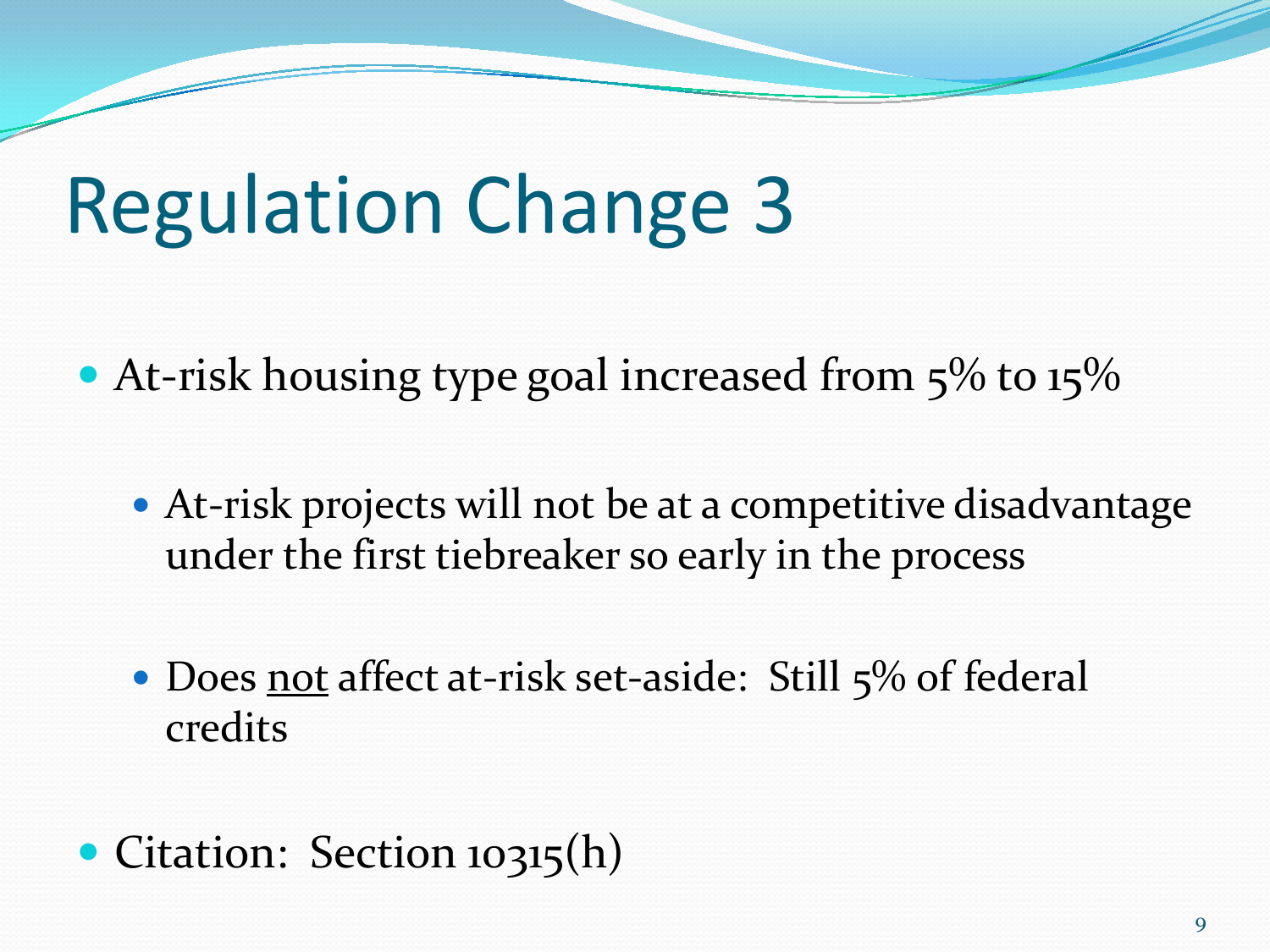- New geographic apportionments in 2014
- Eleventh region created in 2013: City of Los Angeles
	- City of Los Angeles: 16.7% apportionment
	- Balance of Los Angeles County: 16.3%
- Citation: Section 10315(i)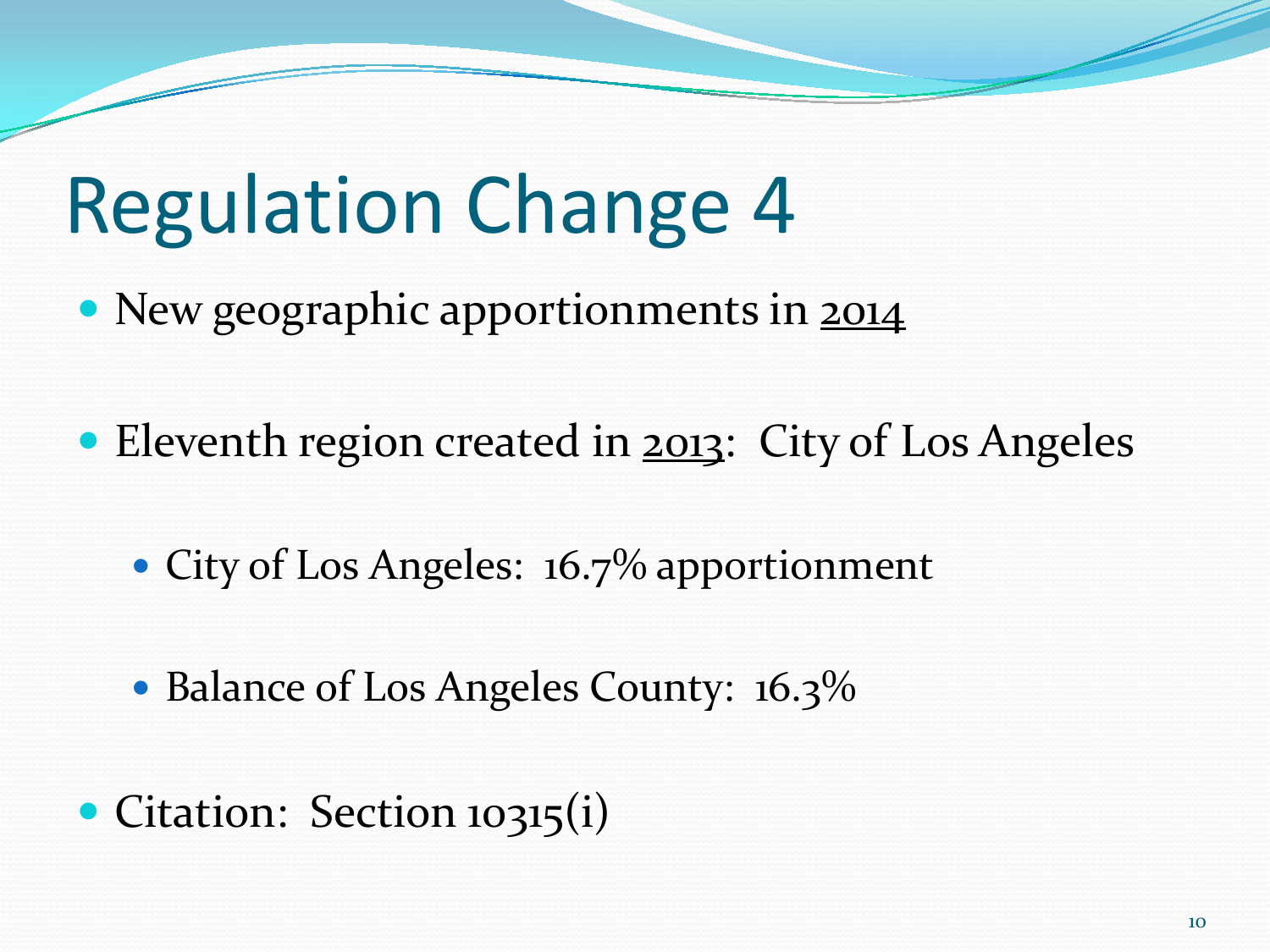- New appraisal language for new construction projects
	- Third-party purchases or agreements need not have land appraisals - display actual acquisition costs in Sources and Uses budget
	- Appraisal needed for donations and related-party sales
- Appraisals still needed for acquisition basis and rehabilitations
- Citation: Section 10322(h)(9)  $\qquad \qquad$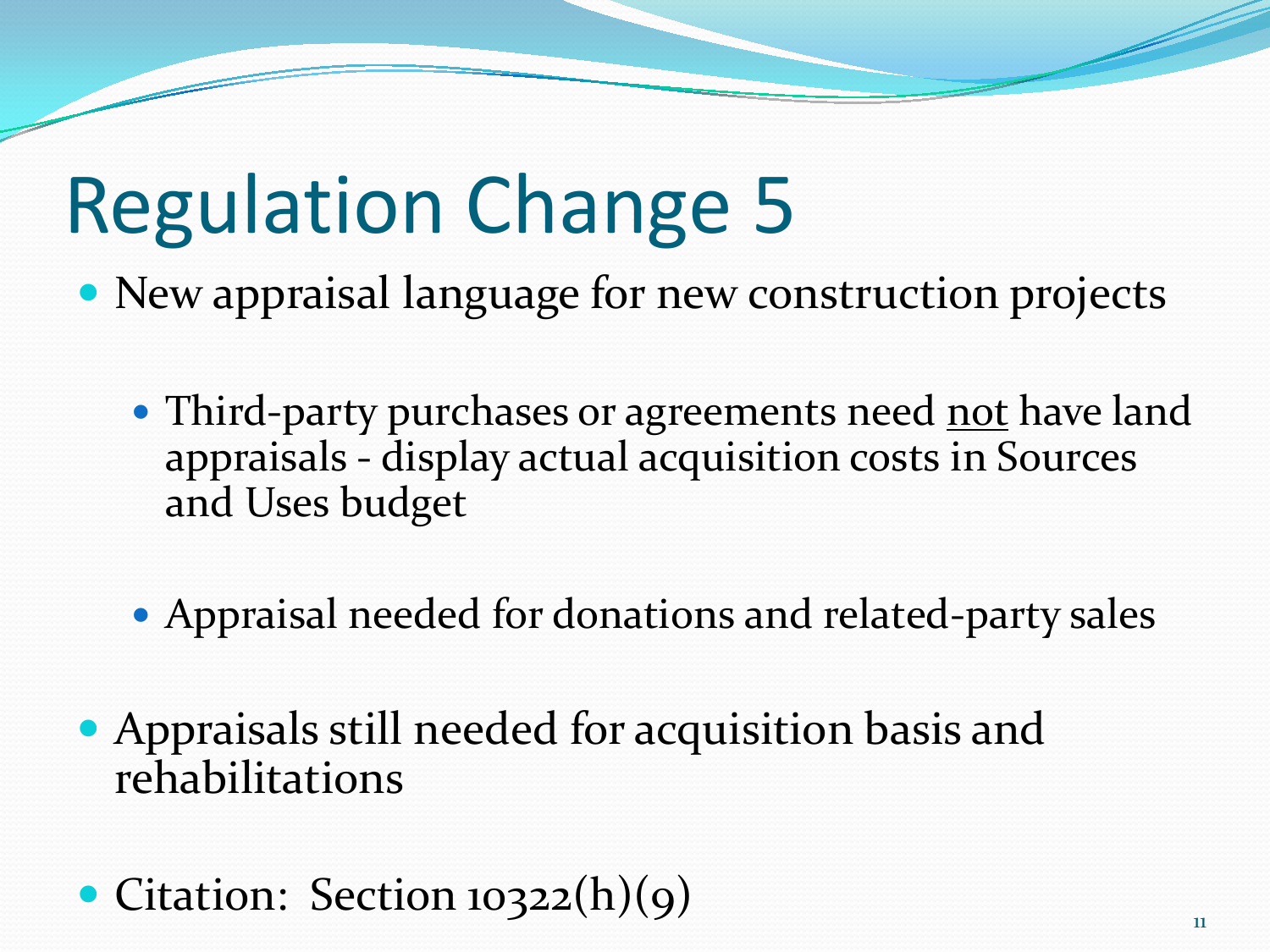• Cost certifying CPAs must:

• Be independent

• Effective July 1, 2013, have had no advisory or consulting role on the project

Provide most recent peer review to TCAC

• Citation: Section 10315(i)(2)(B)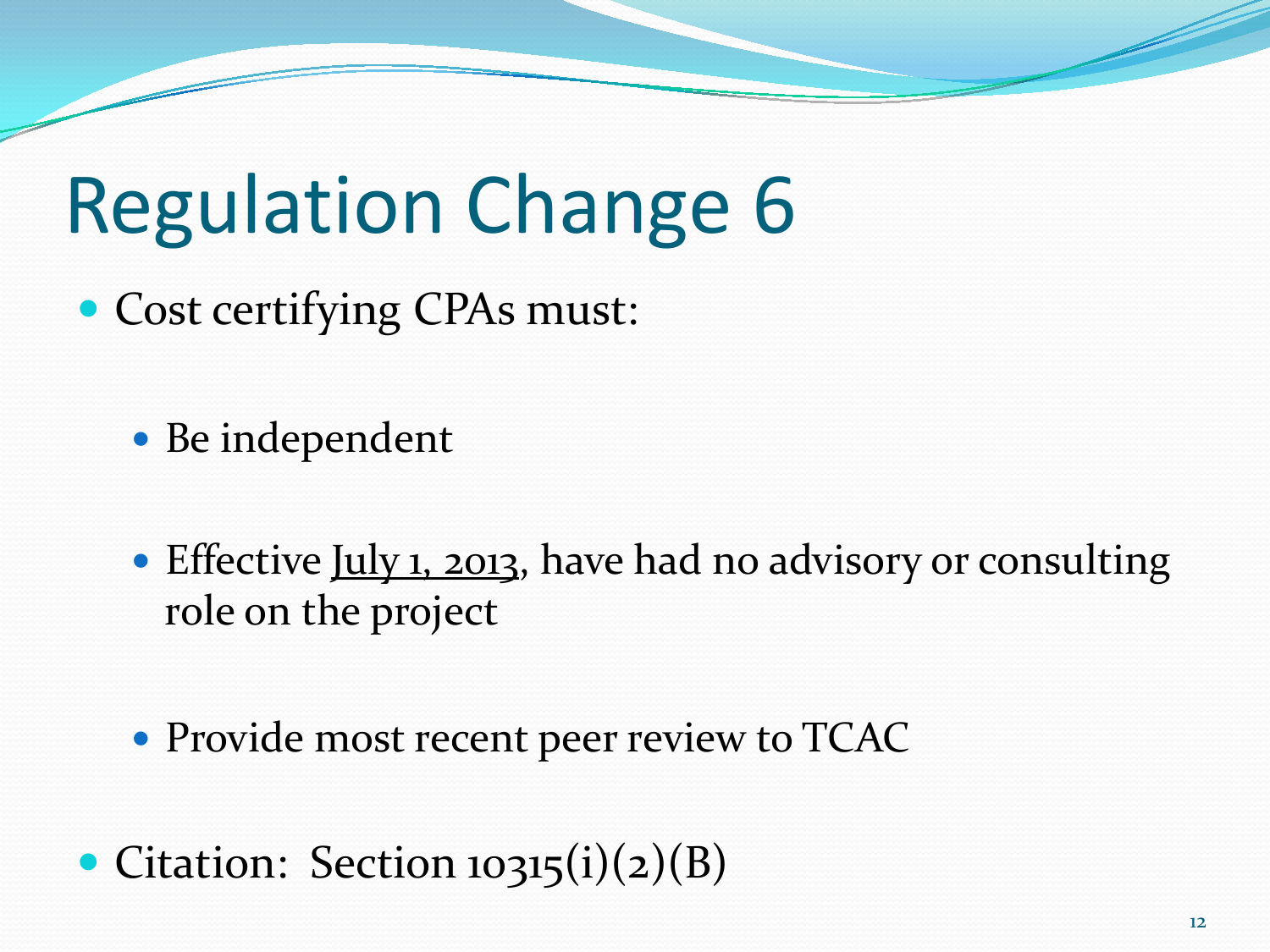- Re-syndicating special needs projects may claim acquisition basis in 9% credit applications
	- Joining SRO and tax credit projects near end of compliance period in exception to the prohibition

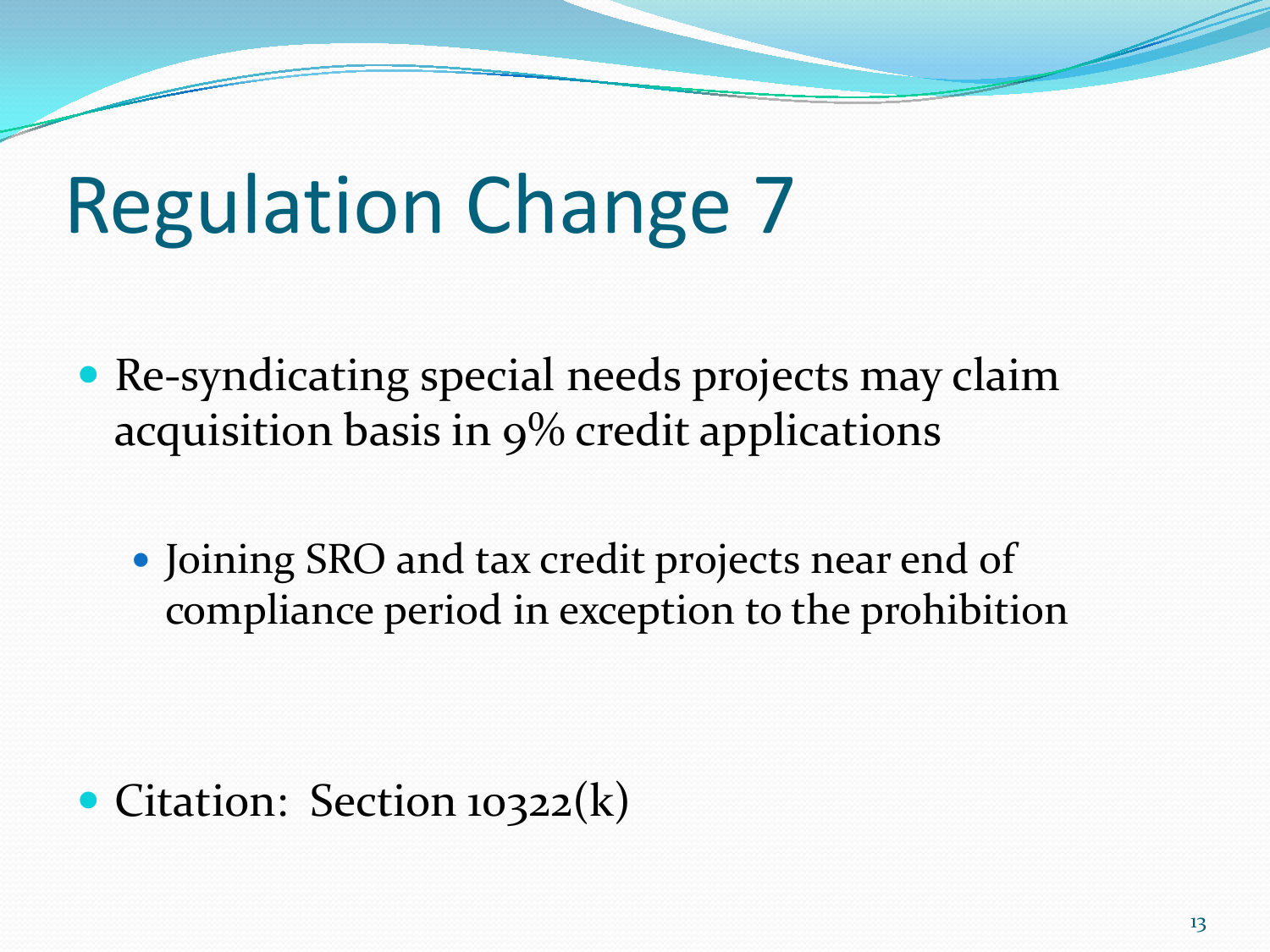A sponsor's application cannot succeed by that sponsor withdrawing another, higher-scoring application

• Citation: Section 10325(c)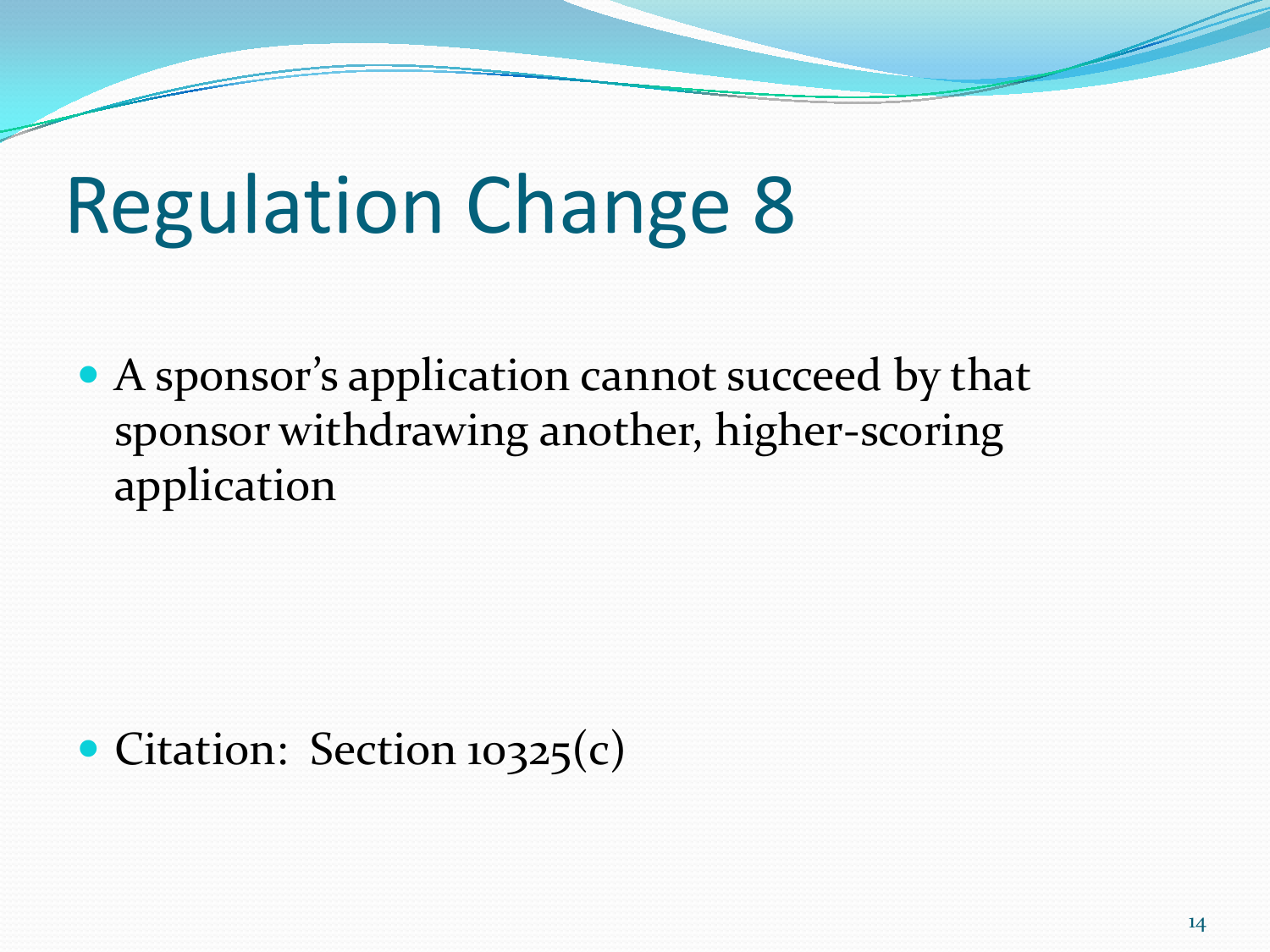• Public funds scoring

• Assumed principal from assumed or existing public debt

- Not publicly guaranteed private loans
- Interest rate no more than  $4\%$  simple, or AFR if compounding compounding
- Citation: Section  $10325(c)(1)(C)$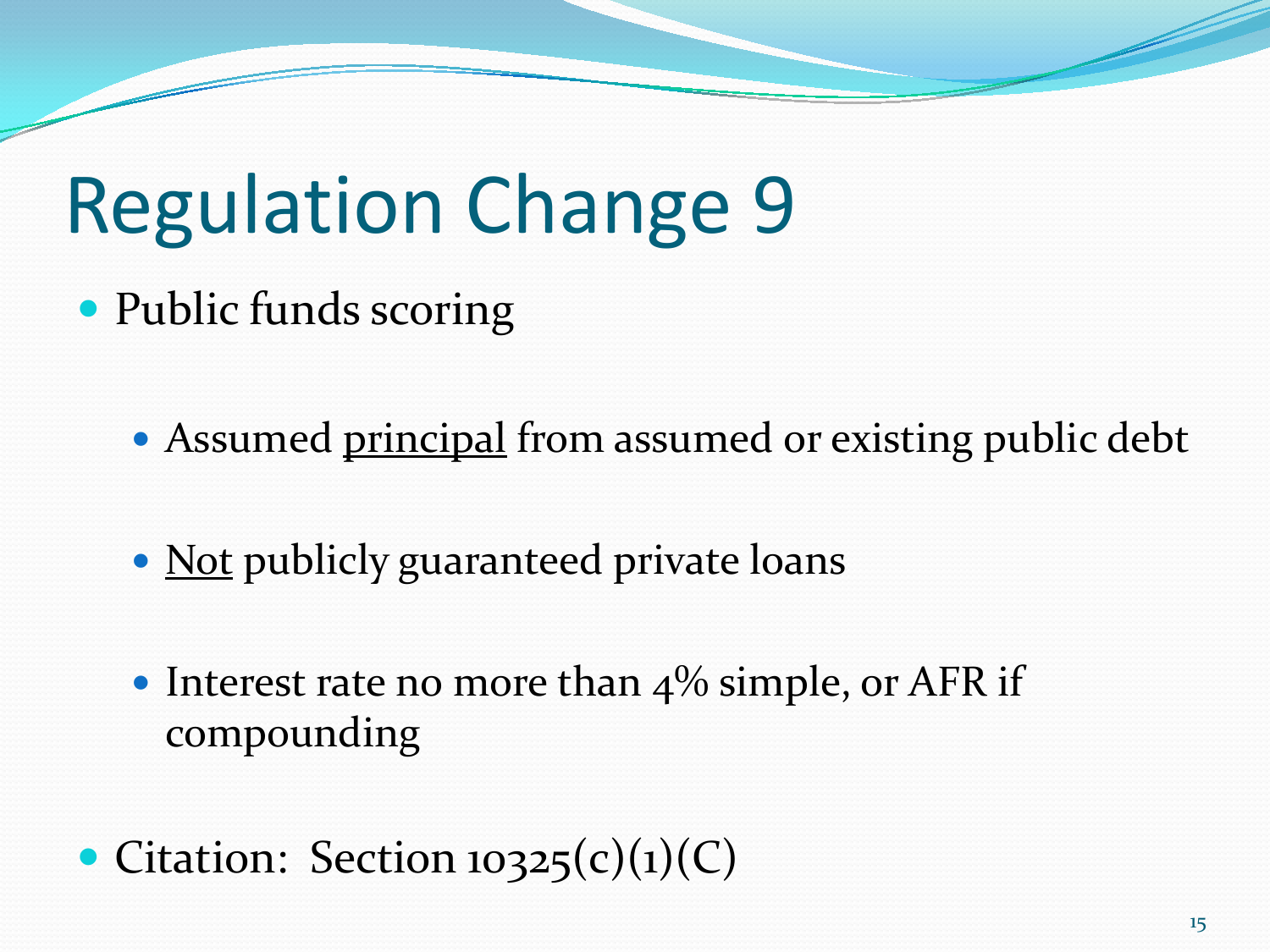- New scoring scale for general partner and management experience
	- Lowest number of projects to score any points increased
	- General partners new to California must hire Californiaexperienced management company
- Citation: Section 10325(c)(2)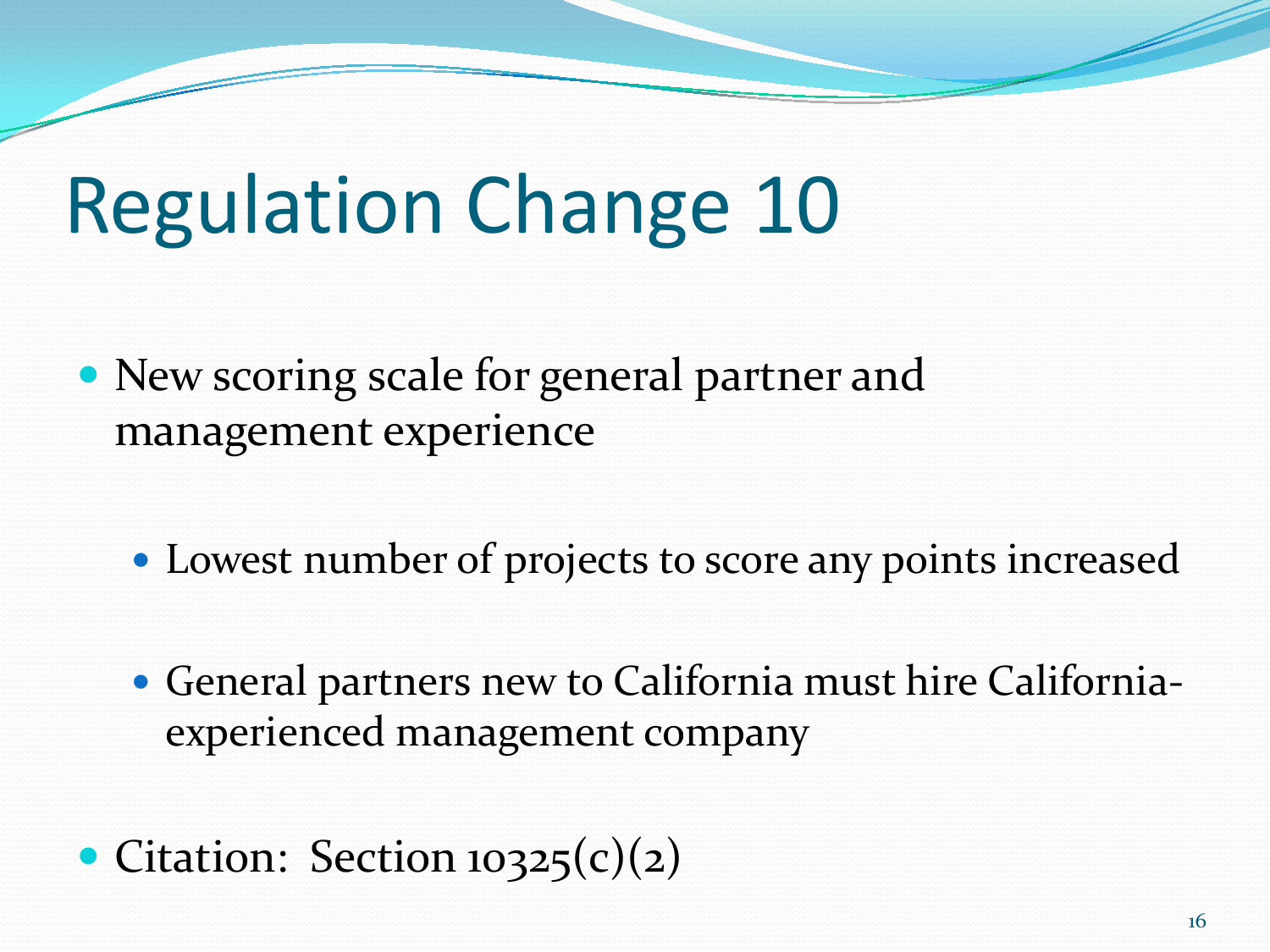- Negative points may be earned for serious, uncorrected noncompliance in 10% or more of projects or units
	- Level 3 physical deficiencies
	- Over-income residents
	- Over-charging rents
- Citation: Section  $10325(c)(3)(R)$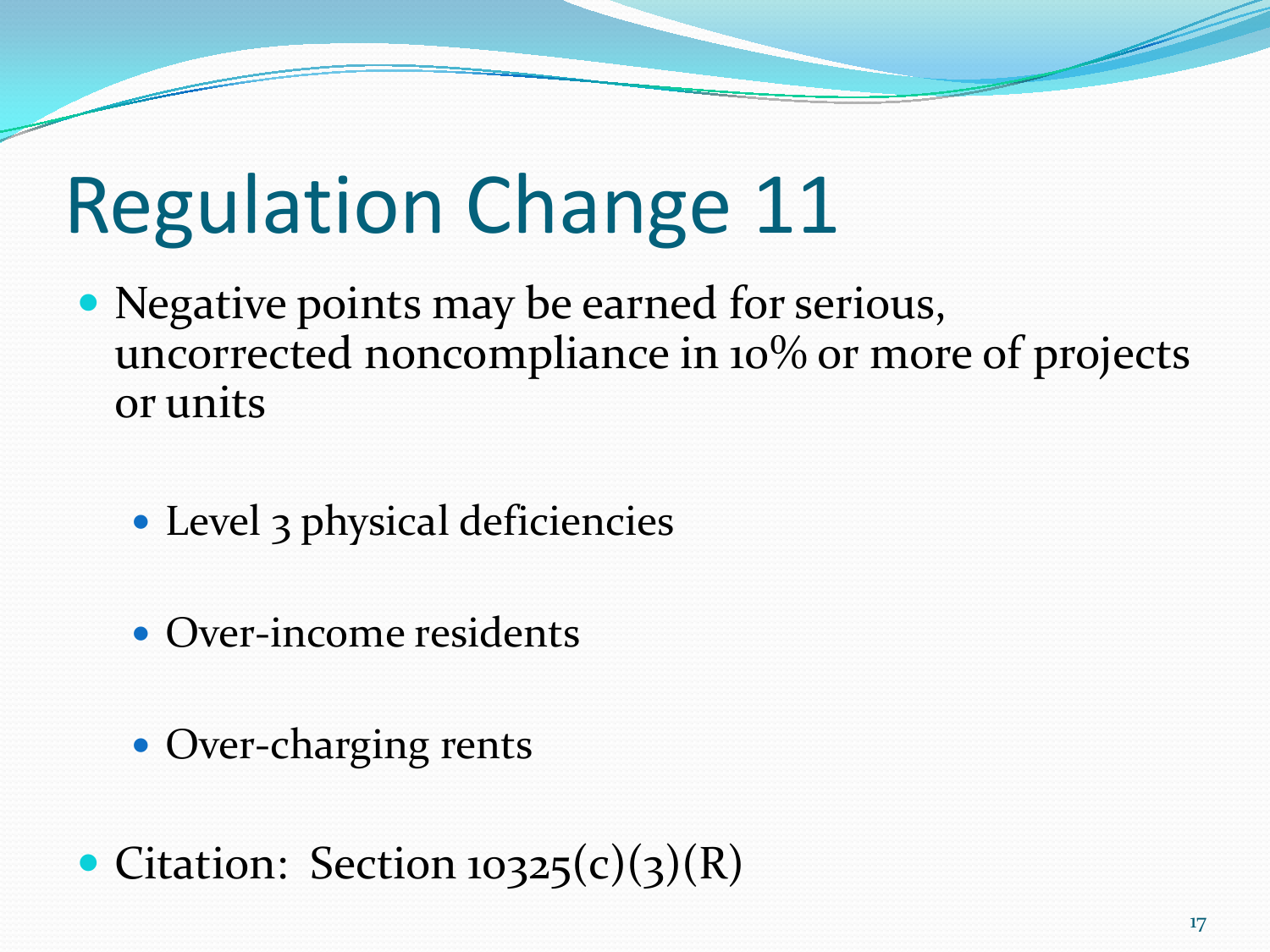• For amenity proximity, establish 250 feet as:

- The maximum property entryway length beyond which the measuring arc must be struck from site's body
- The distance from an amenity embedded within a larger commercial area to which the arc may be struck from the subject property
- Citation: Section  $10325(c)(5)(A)$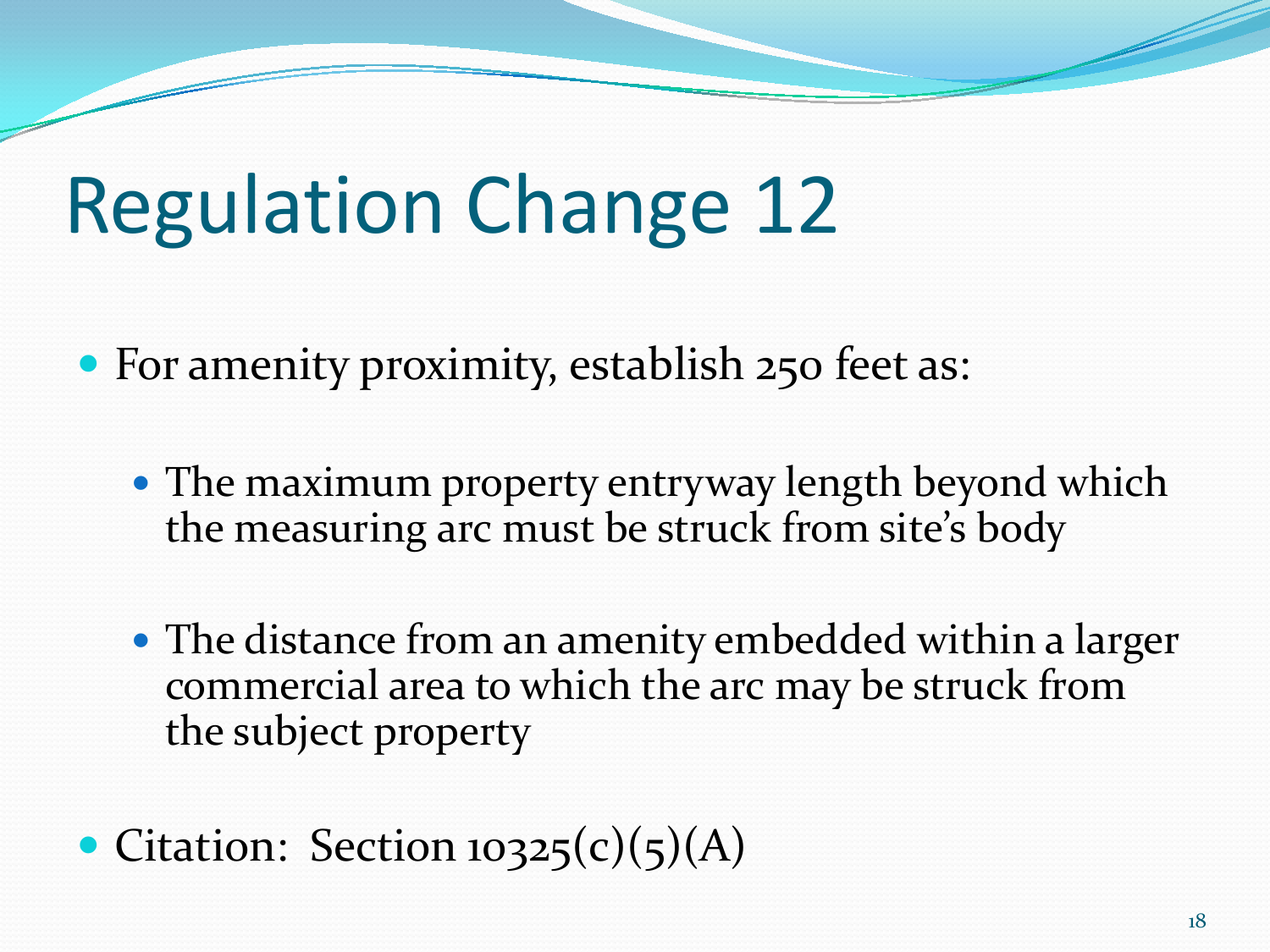- Deletes "transit oriented development strategy" from transit scoring
- Specifies headway service is Monday through Friday
- Creates exception for planned rail station arriving within one year of the housing development completion
- Citation: Section  $10325(c)(5)(A)(1)$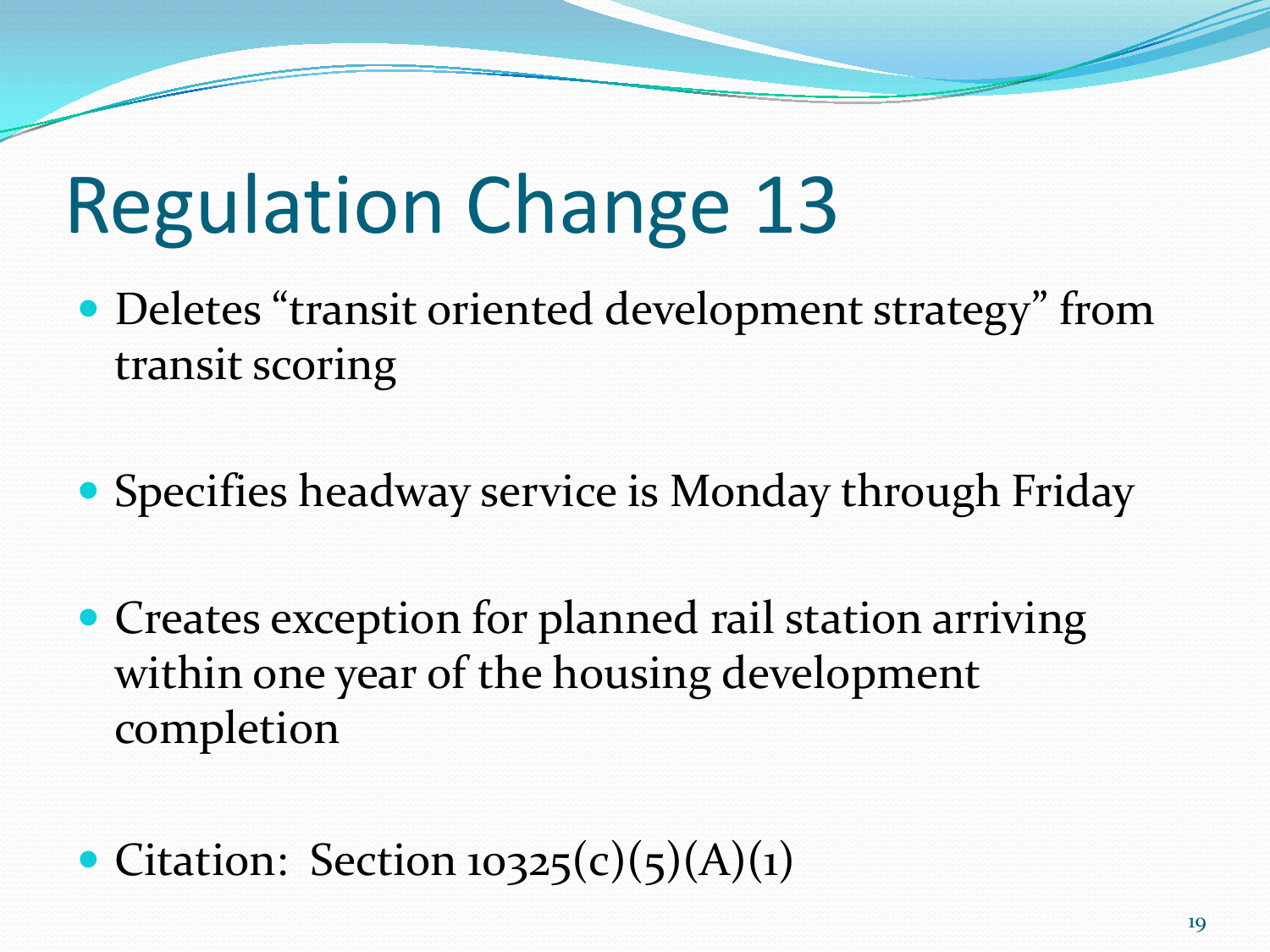- Explicitly lists grocery portions of larger stores as amenity points-eligible
- Must meet relevant size requirements for neighborhood market or full-scale grocery (5,000 or 25,000 square feet respectively)

• Citation: Section  $10325(c)(5)(A)(4)$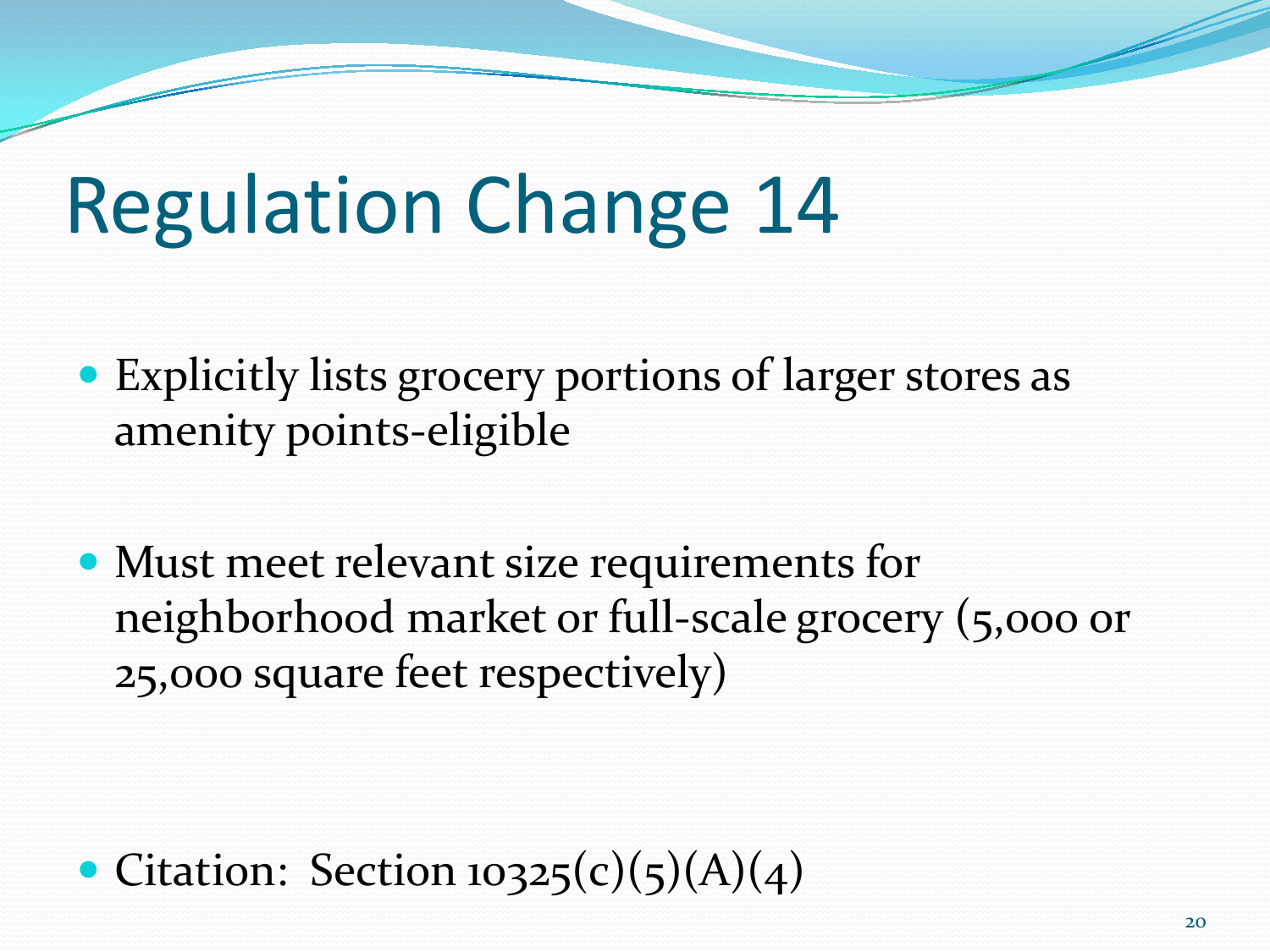- Broadens availability of public school points to projects wherein 30% of the units are three-bedroom or larger
- Rather than to "Large Family" housing type projects only

• Citation: Section  $10325(c)(5)(A)(5)$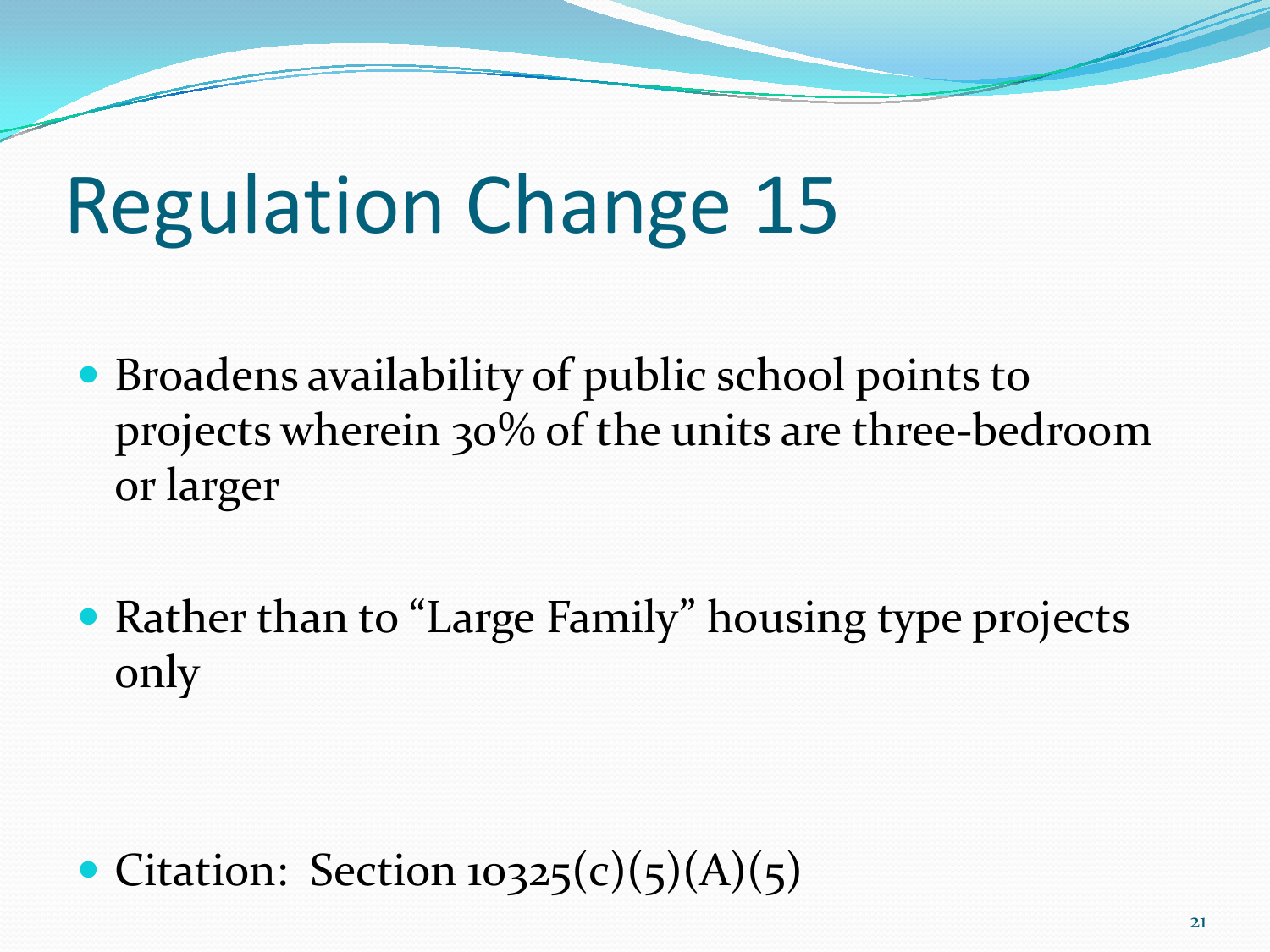Competitively scored medical clinics must now accept MediCal, Medicare for senior-only projects, or Healthcare for the Homeless payments

• Citation: Section  $10325(c)(5)(A)(8)$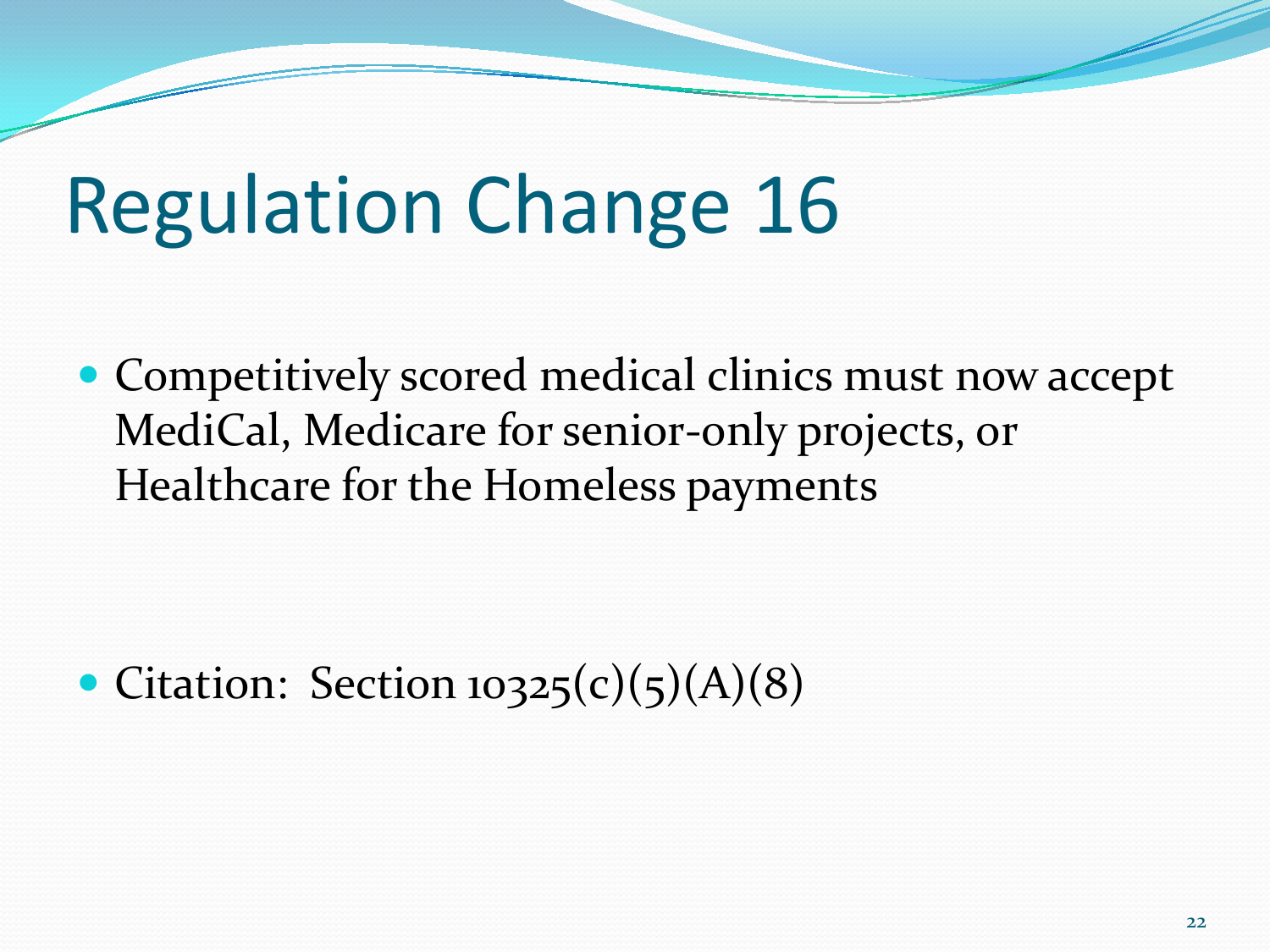Within geographic apportionments, eliminates requirement that 50% of requested amount remain

• Permits skipping only when:

 Recipient project has score equal to the first skipped application

• Recipient's tiebreaker at least 75% of first skipped

• Citation: Section 10325(d)(2)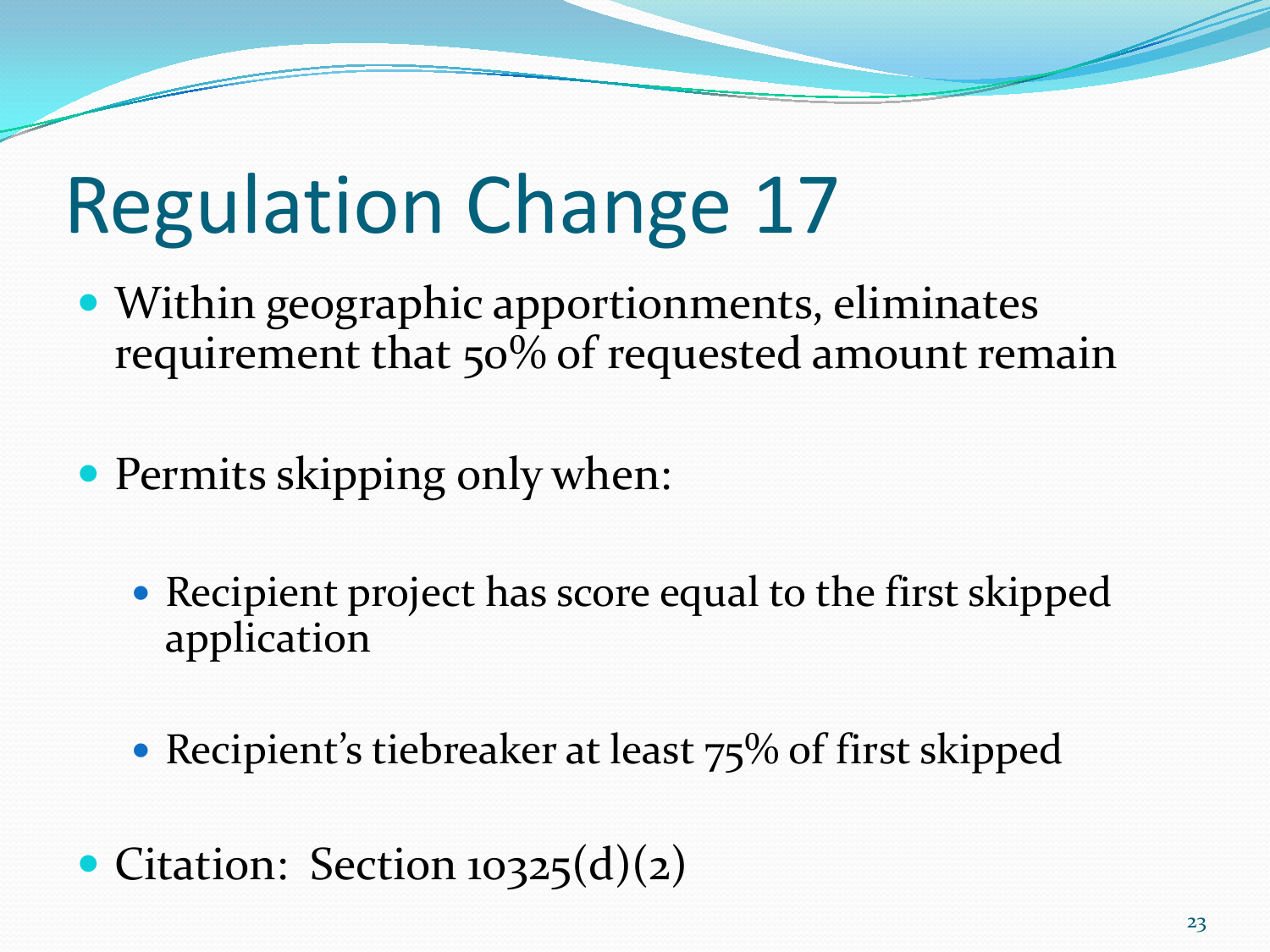**Executive Director to waive market** ratio for rehabilitation projects with existing rental assistance or operating subsidies • Permits TCAC Executive Director to waive market<br>study value ratio for rehabilitation projects with<br>existing rental assistance or operating subsidies

#### • Citation: Section  $10325(f)(1)(B)$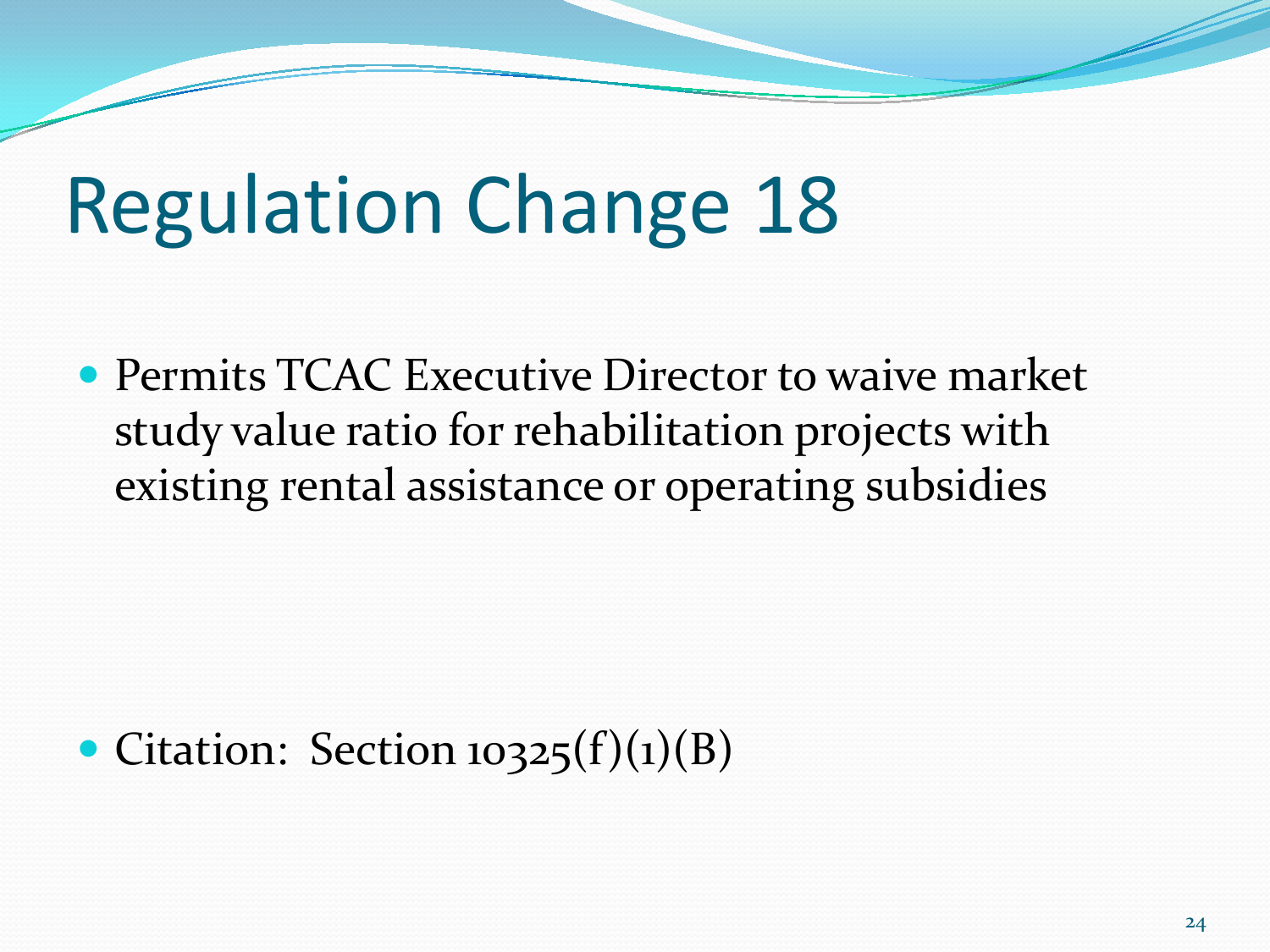- Minimum construction standards to permit:
	- Clarified energy efficiency measures
	- Fiberglass-faced exterior doors
	- Various flooring thicknesses
	- 100-yard scattered site distances viewed as single property for resident management
- Citation: Section  $10325(f)(7)$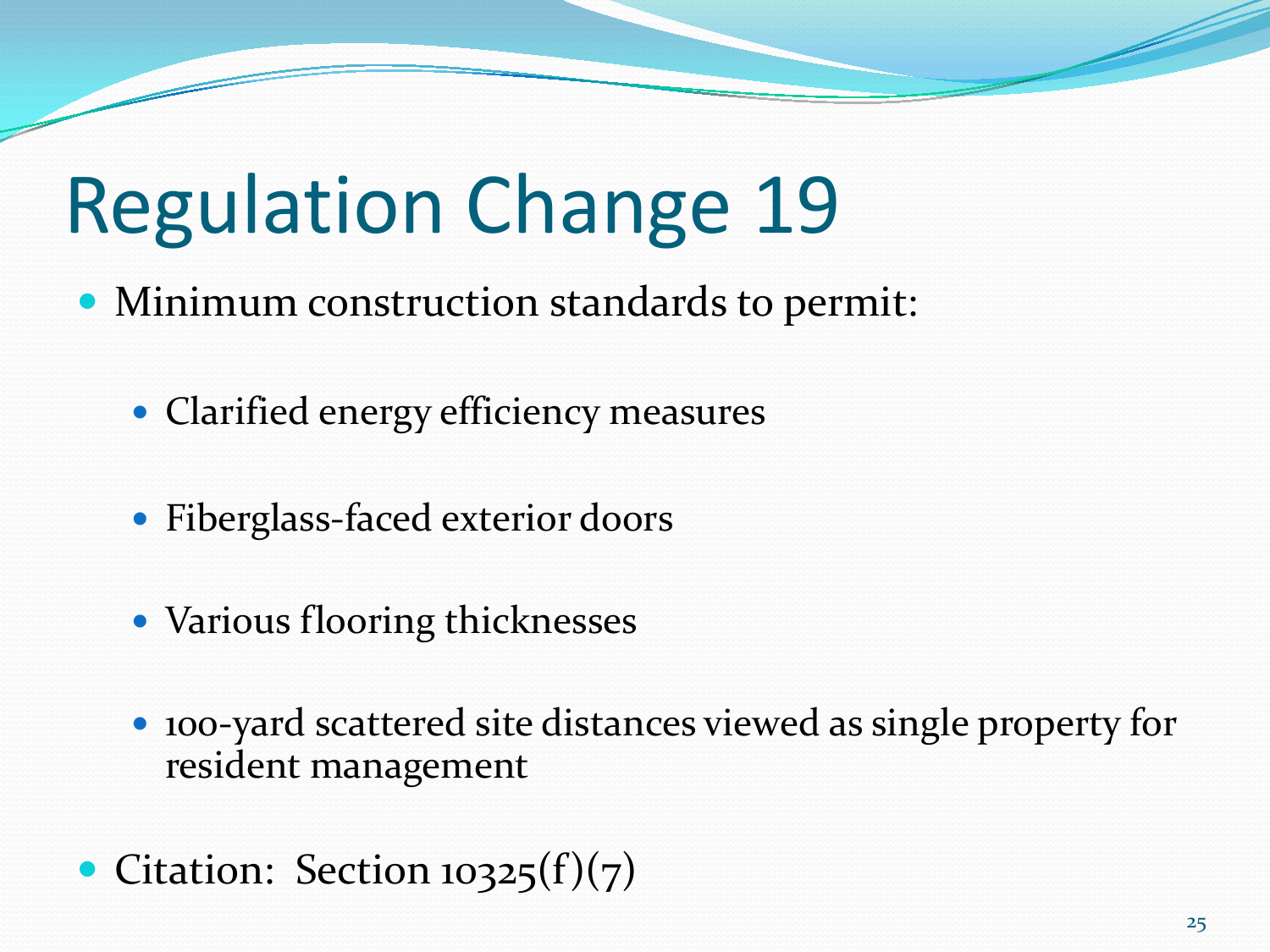- Requires general partners and management companies with less California experience to receive TCAC training
	- "Partner" means contract with or otherwise enter into a relationship with

• Citation: Section  $10326(g)(5)$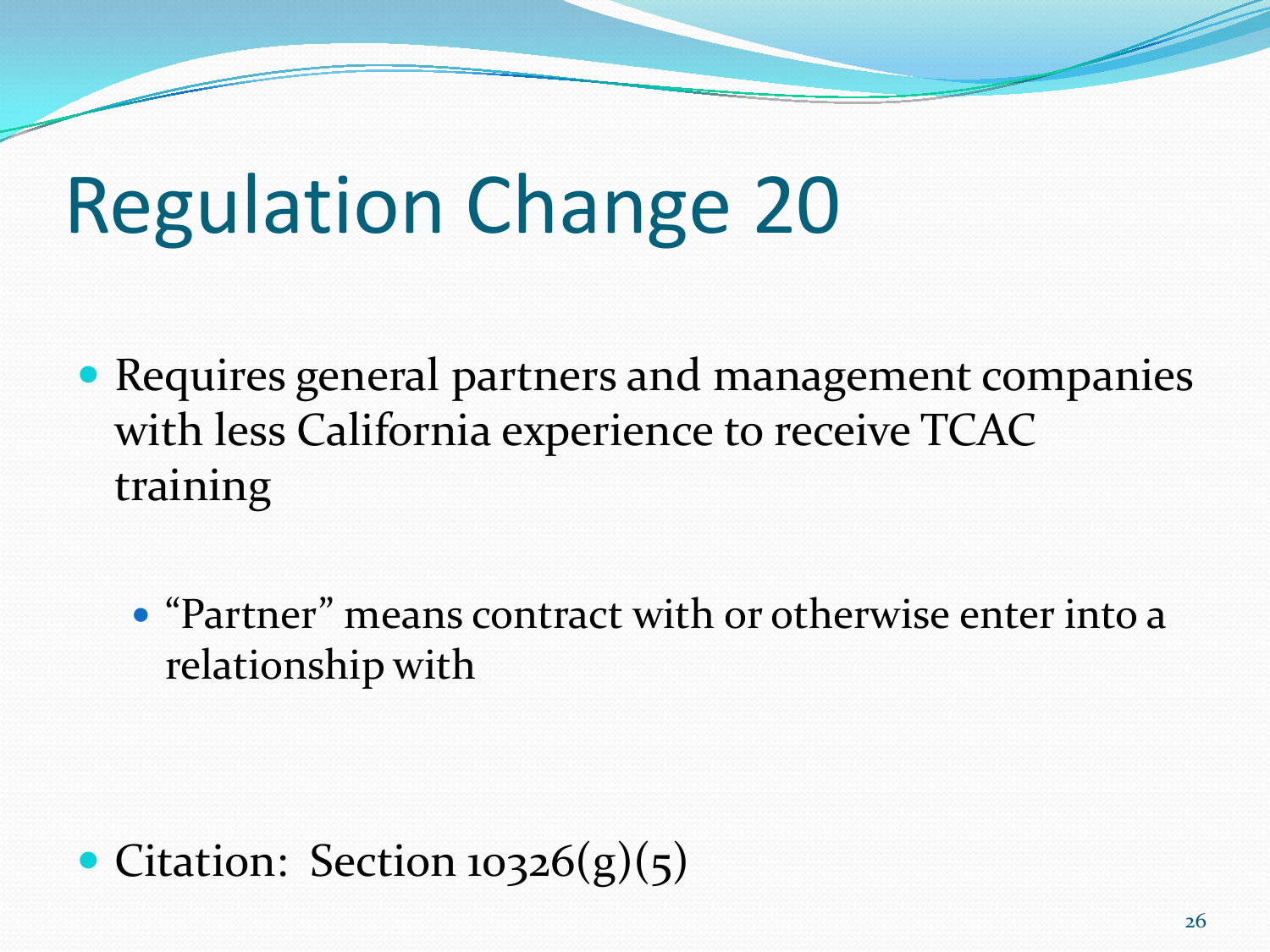- Clarifies prevailing wage basis limit boost only when public funding source requires prevailing wages
- structures, beyond just podium Provides parking boost for two-story on-site
- Relocates Local Development Impact Fee boost from basis limit definition to "Exceptions to limits"
- Citation: Section  $10327(c)(5)(A)$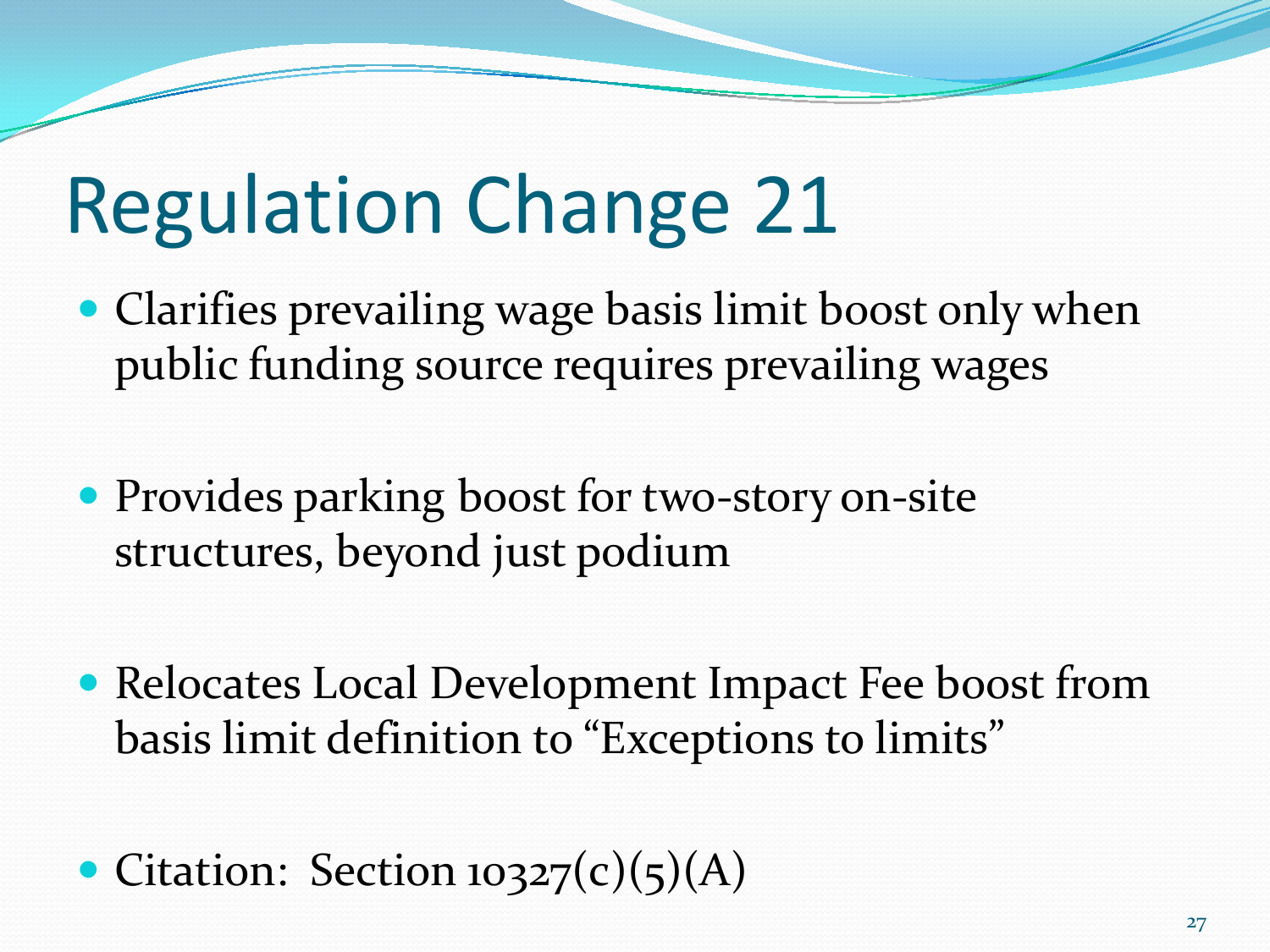#### Codifies TCAC policy regarding loss of rental subsidies

#### • Citation: Section 10337(a)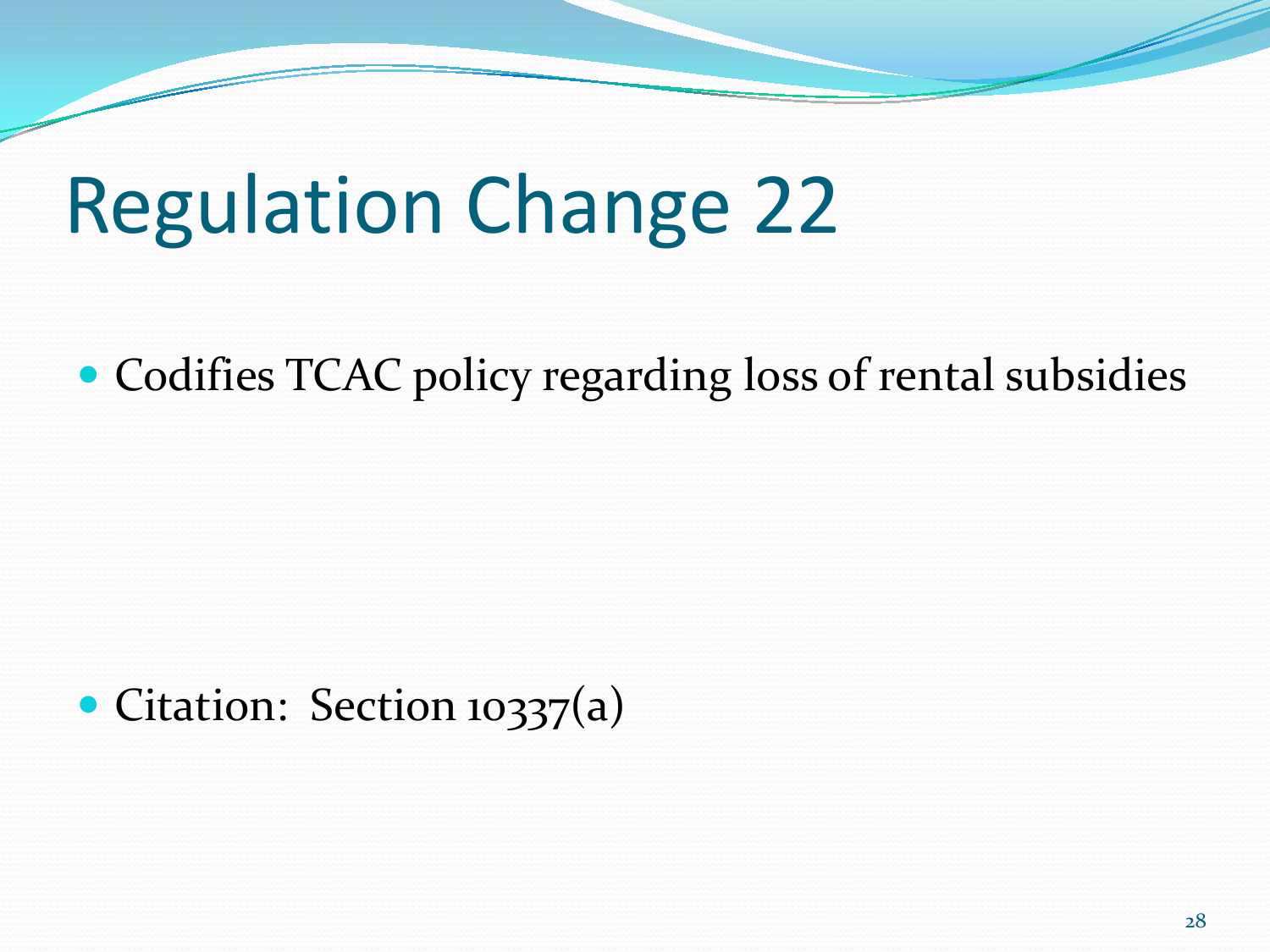**Set-Asides and** Apportionments 2013 Nine Percent Credit Competition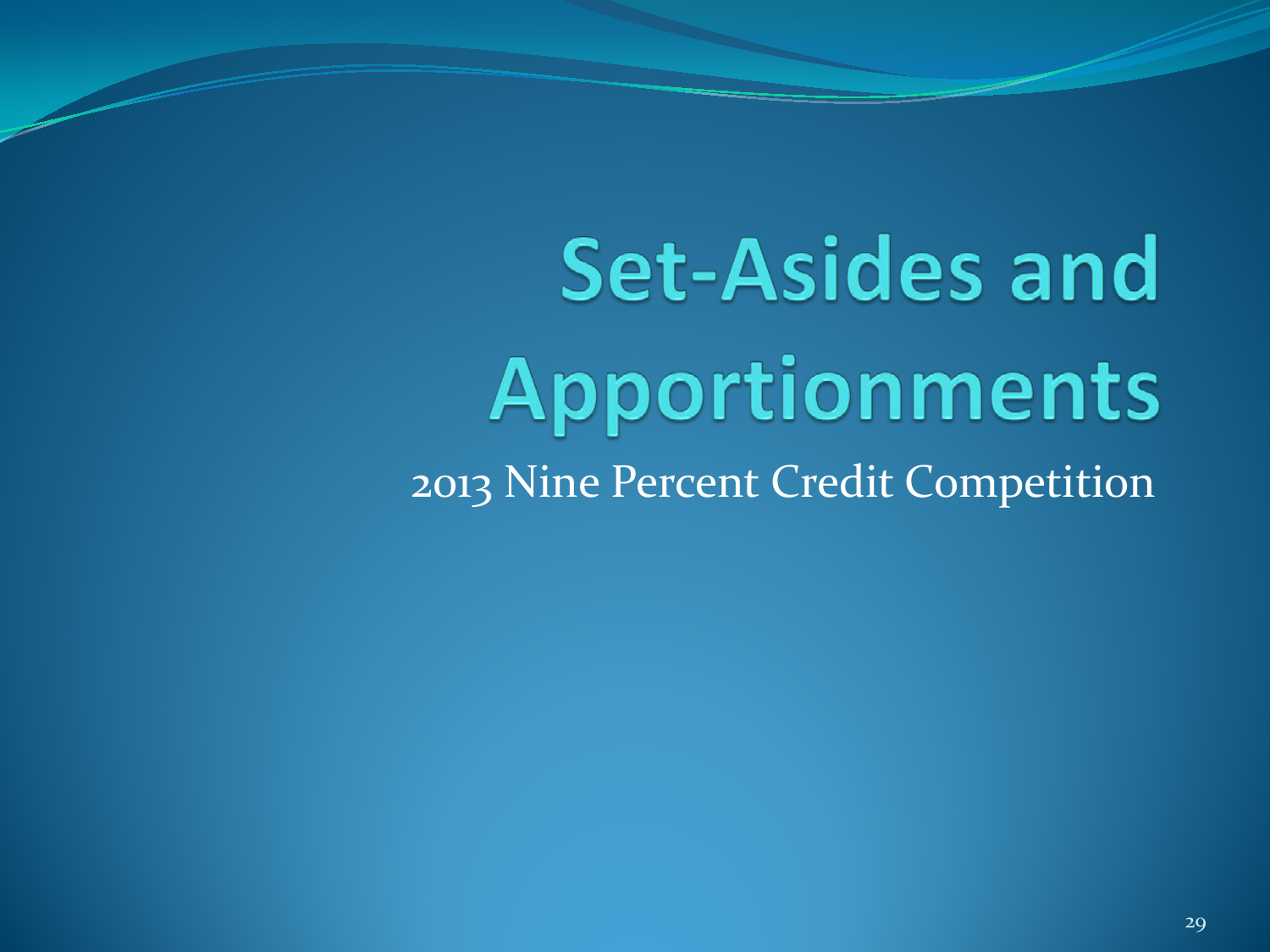|                                                                                                                                                                                                                                                                                                                                                                      |              |                                     | Estimated as of February 1, 2013                    | CTCAC ALLOCATION PROCESS FOR SET ASIDES AND GEOGRAPHIC REGIONS |                                    |                                     |
|----------------------------------------------------------------------------------------------------------------------------------------------------------------------------------------------------------------------------------------------------------------------------------------------------------------------------------------------------------------------|--------------|-------------------------------------|-----------------------------------------------------|----------------------------------------------------------------|------------------------------------|-------------------------------------|
|                                                                                                                                                                                                                                                                                                                                                                      |              |                                     | Step 1 - Calculate Total Federal Credit Ceiling (1) |                                                                |                                    |                                     |
| <b>New Population Based Credits</b><br>Forward Committed 2013 Credit<br><b>Available Returned Credit</b>                                                                                                                                                                                                                                                             |              | Per Capita<br>\$2.25                | Population*<br>37,678,563                           | \$84,776,767<br>( \$3,865,547)<br>\$0                          |                                    |                                     |
|                                                                                                                                                                                                                                                                                                                                                                      |              | <b>Total Federal Credit Ceiling</b> |                                                     | \$80,911,220                                                   |                                    |                                     |
|                                                                                                                                                                                                                                                                                                                                                                      |              |                                     | Step 2 - Determine Set Asides (2)                   |                                                                |                                    |                                     |
|                                                                                                                                                                                                                                                                                                                                                                      |              |                                     | <b>Annual Set Aside</b>                             | Round 1 Set Aside                                              |                                    |                                     |
| Set Asides (a)<br>Nonprofit                                                                                                                                                                                                                                                                                                                                          |              | 10%                                 | Amount<br>\$8,091,122                               | Amount<br>\$4,045,561                                          |                                    |                                     |
| Rural                                                                                                                                                                                                                                                                                                                                                                |              | 20%                                 | \$16, 182, 244                                      | \$8,091,122                                                    |                                    |                                     |
| RHS Apportionment                                                                                                                                                                                                                                                                                                                                                    |              | 14%                                 | \$2,265,514                                         | \$1,132,757                                                    |                                    |                                     |
| Other                                                                                                                                                                                                                                                                                                                                                                |              | 86%                                 | \$13,916,730                                        | S6, 958, 365                                                   |                                    |                                     |
| At-Risk                                                                                                                                                                                                                                                                                                                                                              |              | 5%                                  | \$4,045,561                                         | \$2,022,781                                                    |                                    |                                     |
| Special Needs/SRO                                                                                                                                                                                                                                                                                                                                                    |              | 4%                                  | \$3,236,449                                         | \$1,618,225                                                    |                                    |                                     |
| Supplemental Set Aside**                                                                                                                                                                                                                                                                                                                                             |              | 3%                                  | \$2,427,337                                         | \$0                                                            |                                    |                                     |
| <b>Total Set Asides</b>                                                                                                                                                                                                                                                                                                                                              |              |                                     | \$33,982,713                                        | \$15,777,688                                                   |                                    |                                     |
|                                                                                                                                                                                                                                                                                                                                                                      |              |                                     | Step 3 - Determine Geographic Apportionments (3)    |                                                                |                                    |                                     |
| <b>Total Credit Ceiling</b>                                                                                                                                                                                                                                                                                                                                          |              |                                     | <b>Federal Annual</b><br>\$80,911,220               | <b>State Total</b><br>\$91,630,511                             |                                    |                                     |
| Less Set-Asides (not including Returned Credits)                                                                                                                                                                                                                                                                                                                     |              |                                     | (533, 982, 713)                                     |                                                                |                                    |                                     |
| Less State Credits for 4% Competitive Projects<br>Remaining Balance<br>State Credit Adjuster                                                                                                                                                                                                                                                                         |              |                                     | \$46,928,507                                        | (\$13,744,577)<br>\$77,885,934<br>65%                          |                                    |                                     |
| Credit Ceiling Balance to Geographic Regions                                                                                                                                                                                                                                                                                                                         |              |                                     | \$46,928,507                                        | \$50,625,857                                                   |                                    |                                     |
|                                                                                                                                                                                                                                                                                                                                                                      |              | <b>Annual Federal</b>               |                                                     | <b>Annual Adjusted</b>                                         | Adjusted<br><b>Surplus/Deficit</b> | Estimated<br><b>Adjusted Credit</b> |
| <b>Apportionments by Region</b>                                                                                                                                                                                                                                                                                                                                      | %<br>16.7%   | Credit                              | <b>Total State Credit</b>                           | Credit (b)                                                     | From 2012 (c)                      | for Round 1 (d)                     |
| City of Los Angeles<br><b>Balance of Los Angeles County</b>                                                                                                                                                                                                                                                                                                          | 16.3%        | \$7,837,061<br>\$7,649,347          | \$8,454,518<br>\$8,252,015                          | \$8,682,512<br>\$8,474,548                                     | \$44,316<br>\$43,310               | \$4,385,572<br>\$4,280,584          |
| Central Valley Region                                                                                                                                                                                                                                                                                                                                                | 10.0%        | \$4,092,851                         | \$5,062,586                                         | \$5,199,109                                                    | (599.819)                          | \$2,499,736                         |
| North and East Bay Region                                                                                                                                                                                                                                                                                                                                            | 10.0%        | \$4,692,851                         | \$5,062,586                                         | \$5,199,109                                                    | \$325,344                          | \$2,924,899                         |
| San Diego County                                                                                                                                                                                                                                                                                                                                                     | 10.0%        | \$4,692,851                         | \$5,062,586                                         | \$5,199,109                                                    | \$1,286,821                        | \$3,886,376                         |
| Inland Empire Region                                                                                                                                                                                                                                                                                                                                                 | 8.0%         | \$3,754,281                         | \$4,050,069                                         | \$4,159,287                                                    | \$15,575                           | \$2,096.219                         |
| Orange County                                                                                                                                                                                                                                                                                                                                                        | 8.0%         | \$3,754,281                         | \$4,050,069                                         | \$4,159,287                                                    | 5781,830                           | \$2,861,474                         |
| South and West Bay Region                                                                                                                                                                                                                                                                                                                                            | 6.0%         | \$2,815.710                         | \$3,037,551                                         | \$3,119,466                                                    | \$191,124                          | \$1,750,857                         |
| Capital and Northern Region                                                                                                                                                                                                                                                                                                                                          | 6.0%         | \$2,815,710                         | \$3,037,551                                         | \$3,119,466                                                    | (5430.453)                         | \$1,129,280                         |
| Central Coast Region                                                                                                                                                                                                                                                                                                                                                 | 5.0%         | \$2,346,425                         | \$2,531,293                                         | \$2,599,555                                                    | (580.902)                          | \$1,218,875                         |
| San Francisco County                                                                                                                                                                                                                                                                                                                                                 | 4.0%<br>100% | \$1,877,140<br>\$46,928.507         | \$2,025,034<br>\$50,625,857                         | \$2,079,644                                                    | \$2,563,088                        | \$3,602,910<br>\$30,635,780         |
|                                                                                                                                                                                                                                                                                                                                                                      |              |                                     |                                                     |                                                                |                                    |                                     |
| Note: All numbers in (datics bracketed with parens) are negative numbers.<br>Population estimate from 2012. Population estimate for 2013 will be released at a later date.<br>** Supplemental Set-Aside does not reflect federal credits returned after February 1, 2013.                                                                                            |              |                                     |                                                     | \$51,991,093                                                   |                                    |                                     |
| a) State credit allocated to projects in the set-asides is taken from the geographic apportionment, and any awards made in these set-asides will reduce the appropriate geographic set-<br>aside's total credit available<br>(b) The Adjusted Credit amounts are caluculated as follows: (Annual Federal Credit x10 . Total State Credity10                          |              |                                     |                                                     |                                                                |                                    |                                     |
| (c) The Adjusted Surplus or Deficit: the full adjusted credit balance from 2012.<br>(d) Estimated Adjusted Credit totals were calcluated as follows: (the adjusted annual credit x 50%) . surplus or definit from 2012.                                                                                                                                              |              |                                     |                                                     |                                                                |                                    |                                     |
| 1) "Credit Ceiling is defined at 10302 (i) to include all elements shown below, following Ceiling definition in IRS Code Section 42<br>2) Health and Safety Code pad 50199.2 establishes Rural Set Aside at "20 percent of the federal celling." TCAC Regs Part 10315 also defines Set-Asides with reference to a given<br>percentage of the "Federal Credit Cering" |              |                                     |                                                     |                                                                |                                    |                                     |

- <u>- ~</u>

~-

-

(3) Similar language applies to Geographic Apportionments in Regs part 10315(k)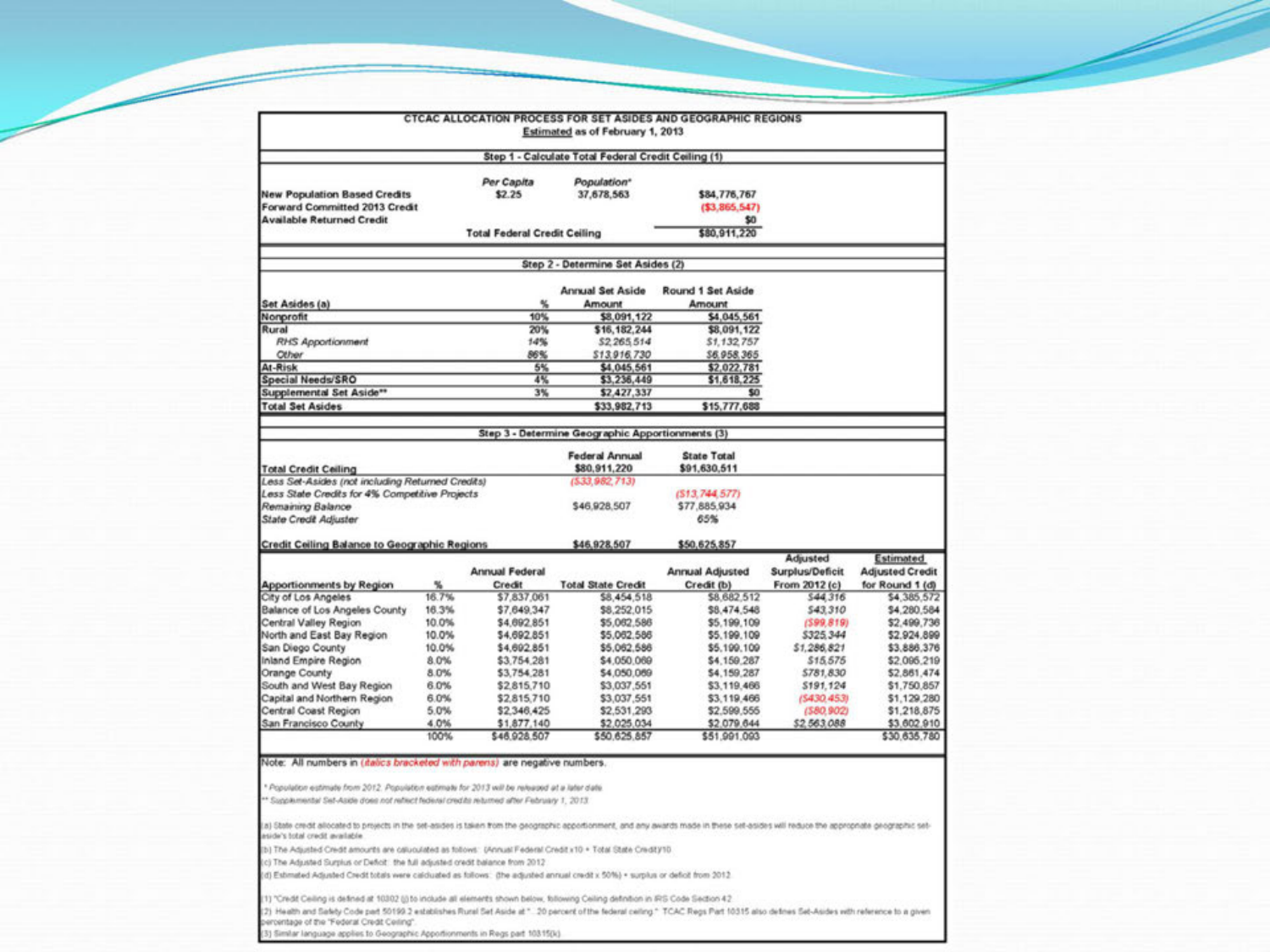## Step 1: Total Federal Credit

|                                         | <b>Estimated as of February 1, 2013</b>        |                   |                |  |
|-----------------------------------------|------------------------------------------------|-------------------|----------------|--|
|                                         | <b>Step 1 - Calculate Total Federal Credit</b> |                   |                |  |
|                                         | <b>Per Capita</b>                              | <b>Population</b> | <b>Credits</b> |  |
| <b>New Pop. Based Credits</b>           | \$2.25                                         | 37,678,563        | \$84,776,767   |  |
| <b>Forward Committed</b><br>2013 Credit |                                                |                   | (\$3,865,547)  |  |
| <b>Returned Credit</b>                  |                                                |                   | \$0            |  |
|                                         |                                                |                   |                |  |
|                                         | <b>Total Federal Credit Ceiling</b>            | \$80,911,220      |                |  |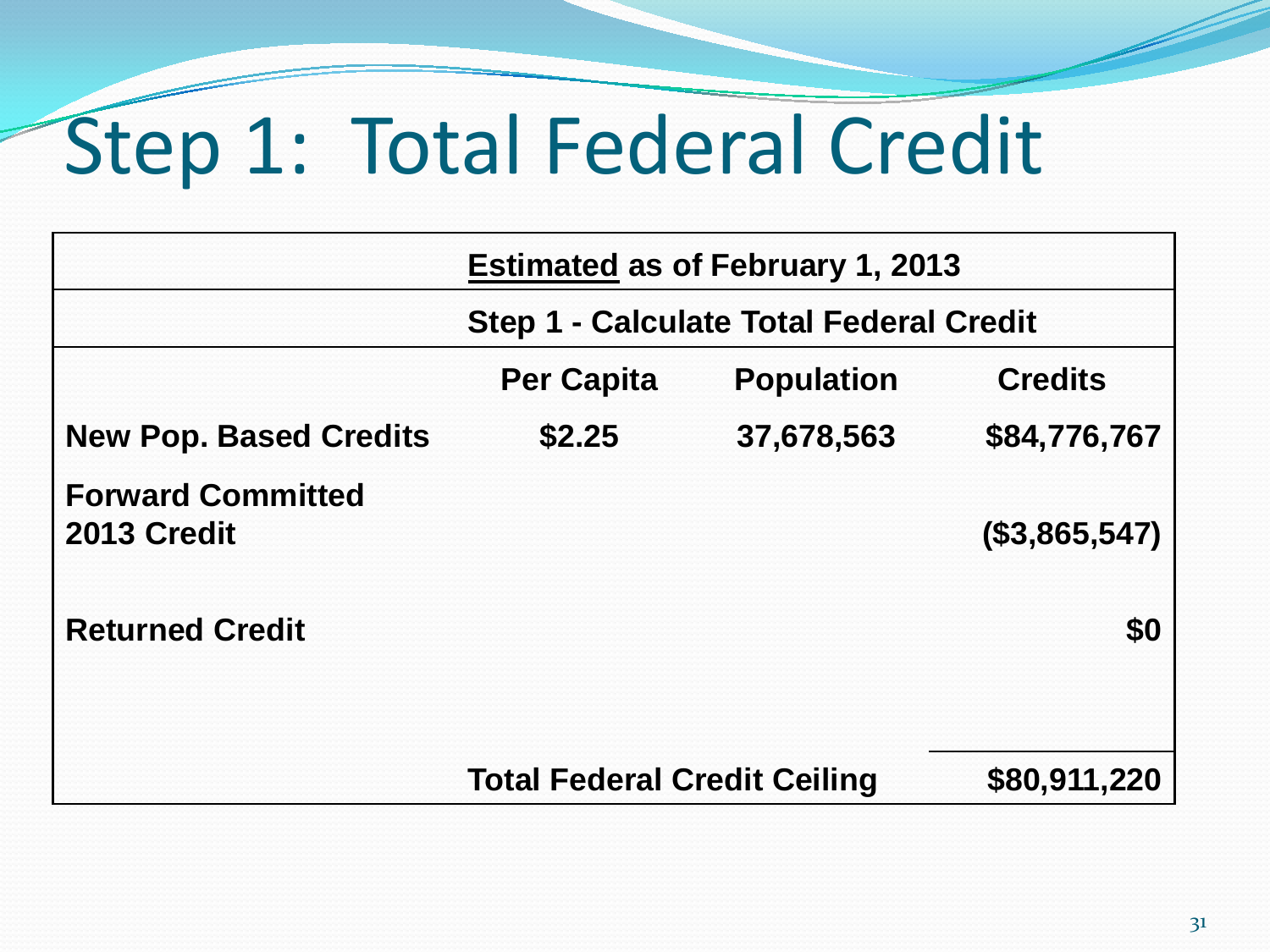## Step 2: Set Asides

|                             |     | <b>Annual Set Aside</b> | Round 1                           |  |
|-----------------------------|-----|-------------------------|-----------------------------------|--|
| <b>Set Asides</b>           |     | <b>Amount</b>           | <b>Set Aside</b><br><b>Amount</b> |  |
| <b>Nonprofit</b>            | 10% | \$8,091,122             | \$4,045,561                       |  |
| <b>Rural</b>                | 20% | \$16,182,244            | \$8,091,122                       |  |
| <b>RHS</b><br>Apportionment | 14% | \$2,265,514             | \$1,132,757                       |  |
| Other                       | 86% | \$13,916,730            | \$6,958,365                       |  |
| <b>At Risk</b>              | 5%  | \$4,045,561             | \$2,022,781                       |  |
| <b>Special Needs/SRO</b>    | 4%  | \$3,236,499             | \$1,618,225                       |  |
| <b>Supplemental Set</b>     |     |                         |                                   |  |
| <b>Aside</b>                | 3%  | \$2,427,337             | N/A                               |  |
| <b>Total Set Asides</b>     | 42% | \$33,982,713            | \$15,777,688                      |  |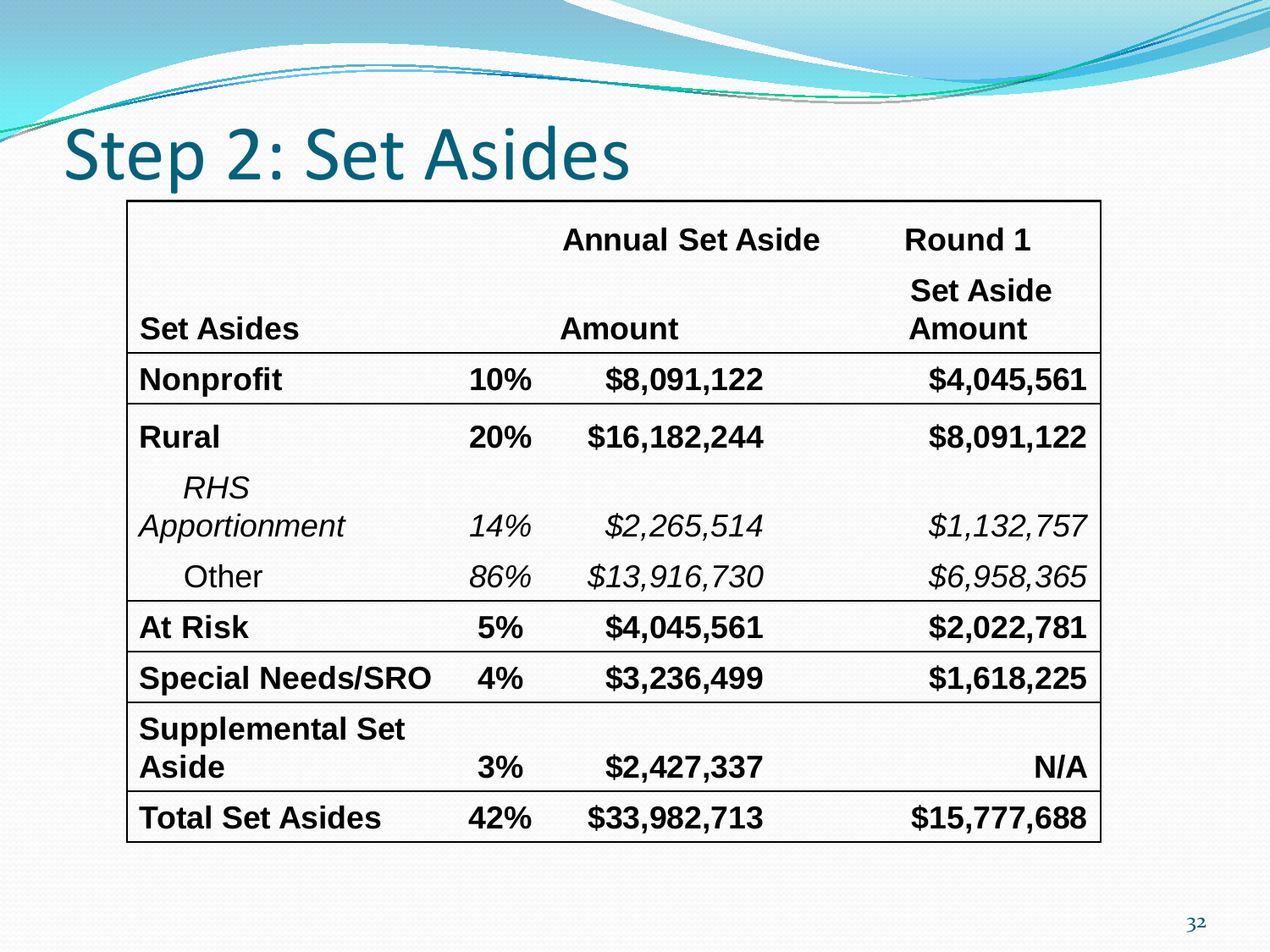#### Step 3: Geographic Apportionments

|                                  | <b>Federal</b>    |                    |
|----------------------------------|-------------------|--------------------|
|                                  | <b>Annual</b>     | <b>State Total</b> |
| <b>Total Credit Ceiling</b>      | \$80,911,220      | \$91,630,511       |
|                                  |                   |                    |
| <b>Less Set Asides</b>           | $($ \$33,982,713) |                    |
| <b>Less State Credits for 4%</b> |                   |                    |
| <b>Competitive Rds.</b>          |                   | $($ \$13,744,577)  |
|                                  |                   |                    |
| <b>Balance for 9% Regions</b>    | \$46,928,507      | \$77,885,934       |
|                                  |                   |                    |
| <b>State Credit Adjuster</b>     |                   | 65%                |
| <b>Credit Ceiling Balance to</b> |                   |                    |
| <b>Geographic Regions</b>        | \$46,928,507      | \$50,625,857       |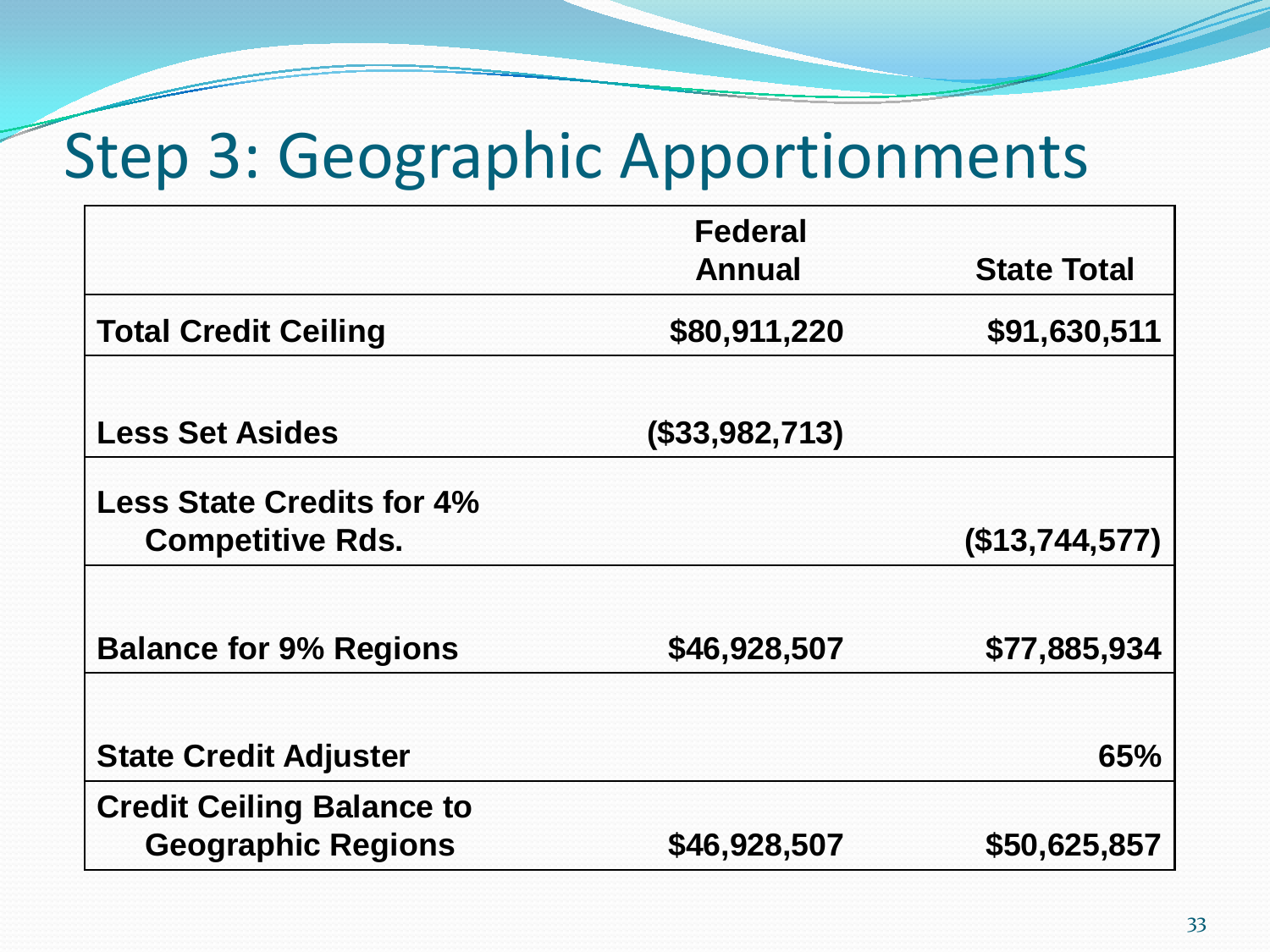|                         |                 |                                 |                    |                                  | <b>Adjusted</b>                     | <b>Estimated</b>                 |
|-------------------------|-----------------|---------------------------------|--------------------|----------------------------------|-------------------------------------|----------------------------------|
| <b>Apportionments</b>   |                 | <b>Annual</b><br><b>Federal</b> | <b>Total State</b> | <b>Annual</b><br><b>Adjusted</b> | <b>Surplus or</b><br><b>Deficit</b> | <b>Adjusted</b><br><b>Credit</b> |
| by Region               | $\frac{0}{0}$   | <b>Credit</b>                   | <b>Credit</b>      | <b>Credit</b>                    | <b>From 2012</b>                    | for Round 1                      |
| <b>City of LA</b>       | 16.7            | \$7,837,061                     | \$8,454,518        | \$8,682,512                      | \$44,316                            | \$4,385,572                      |
| <b>Balance LA Co.</b>   | 16.3            | \$7,649,347                     | \$8,252,015        | \$8,474,548                      | \$43,310                            | \$4,280,584                      |
| <b>Central Valley</b>   | 10              | \$4,692,851                     | \$5,062,586        | \$5,199,109                      | (\$99,819)                          | \$2,499,736                      |
| <b>N/E Bay Area</b>     | 10              | \$4,692,851                     | \$5,062,586        | \$5,199,109                      | \$325,344                           | \$2,924,899                      |
| San Diego Co.           | 10              | \$4,692,851                     | \$5,062,586        | \$5,199,109                      | \$1,286,821                         | \$3,886,376                      |
| <b>Inland Empire</b>    | 8               | \$3,754,281                     | \$4,050,069        | \$4,159,287                      | \$15,575                            | \$2,095,219                      |
| <b>Orange County</b>    | 8               | \$3,754,281                     | \$4,050,069        | \$4,159,287                      | \$781,830                           | \$2,861,474                      |
| <b>S/W Bay Area</b>     | $6\phantom{1}6$ | \$2,815,710                     | \$3,037,551        | \$3,119,466                      | \$191,124                           | \$1,750,857                      |
| <b>Capital/Northern</b> | $6\phantom{1}6$ | \$2,815,710                     | \$3,037,551        | \$3,119,466                      | (\$430,453)                         | \$1,129,280                      |
| <b>Central Coast</b>    | 5               | \$2,436,425                     | \$2,531,293        | \$2,599,555                      | (\$80,902)                          | \$1,218,875                      |
| <b>San Francisco</b>    | 4               | \$1,877,140                     | \$2,025,034        | \$2,079,644                      | \$2,563,088                         | \$3,602,910                      |
|                         | 100             | \$46,928,507                    | \$50,625,857       | \$51,991,093                     |                                     | \$30,635,780                     |

Z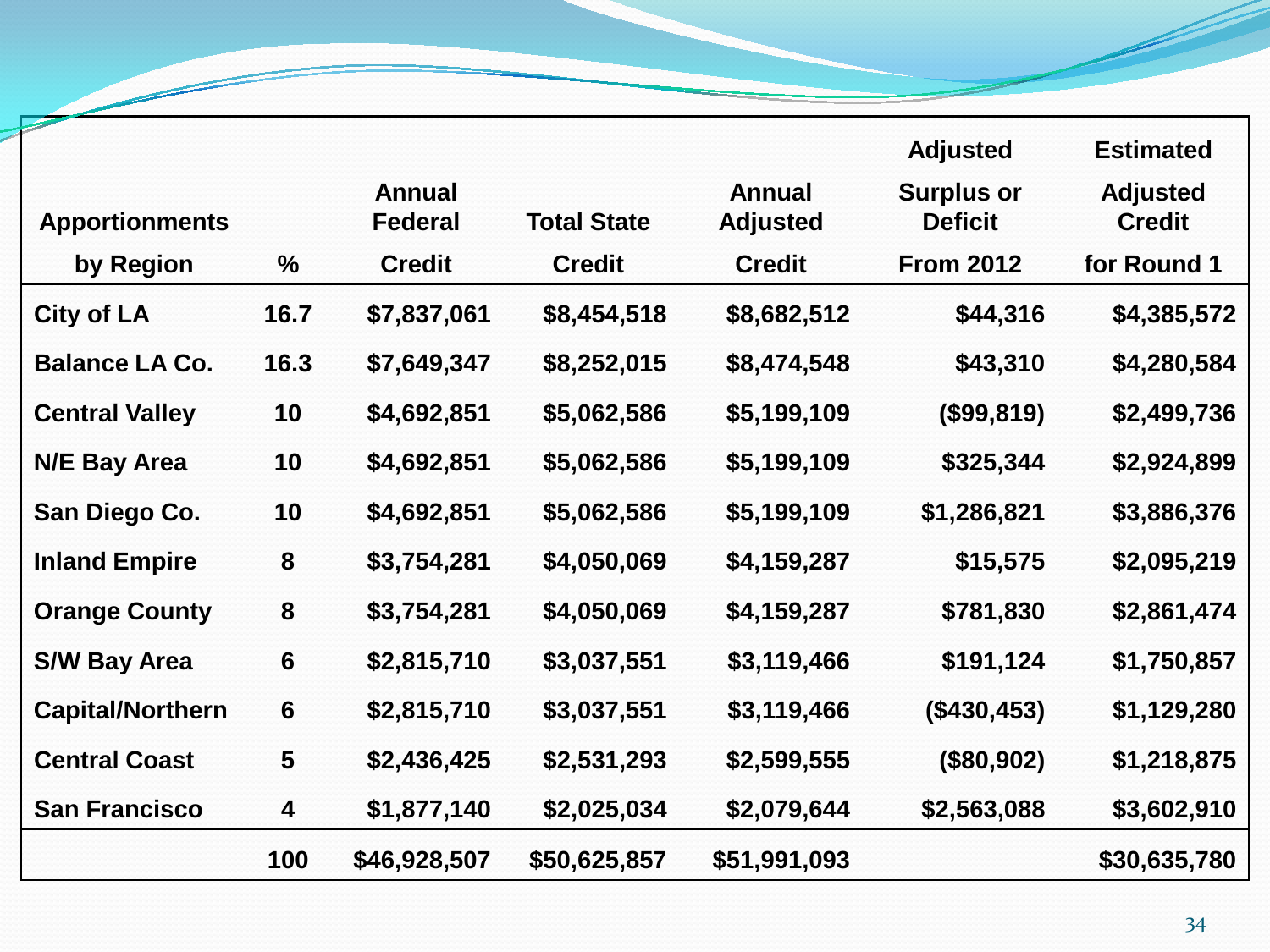